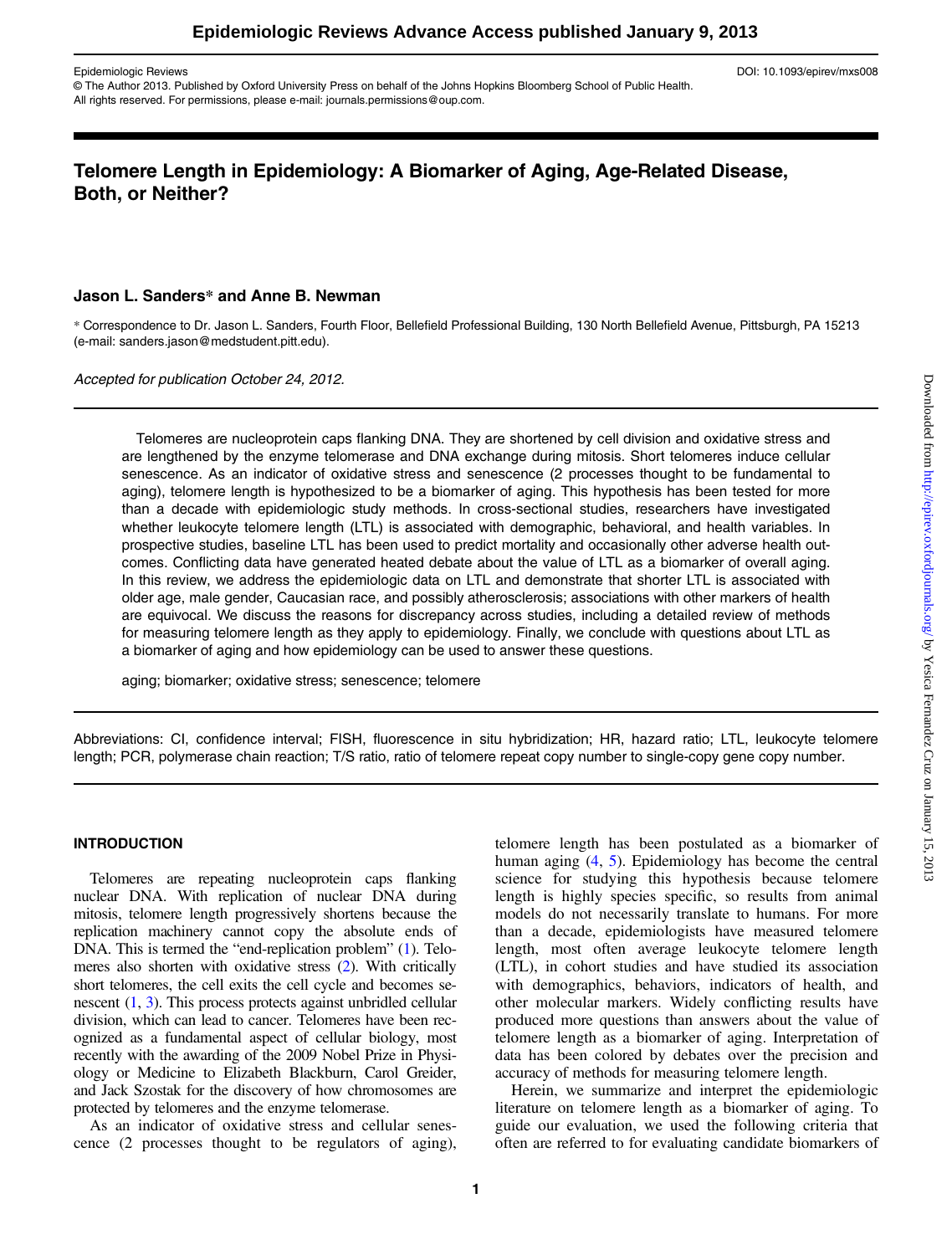aging: 1) biological plausibility, 2) ability to be tested repeatedly and accurately without harming the person, and 3) ability to predict the rate of aging ([6](#page-17-0)–[8\)](#page-17-0). After this evaluation, we provide a detailed description of methods for measuring telomere length, specifically as they apply to epidemiology. The review concludes with questions about telomere length as a biomarker of aging and how epidemiology can be used to answer these questions.

## CRITERION 1: BIOLOGICAL PLAUSIBILITY

### Telomere length in mice

Although telomeres are present in all eukaryotes, telomere length varies widely among eukaryotic organisms. This affects how useful particular model systems are for studying telomere length as it relates to human aging. For example, yeast organisms have telomeres that are as short as 300 base pairs [\(9](#page-17-0)). Consequently, yeast cells are more amenable to studies of telomere structure and dynamics. Telomeres in inbred mice are much longer (20,000– 150,000 base pairs) than telomeres in humans, and mice have a higher baseline expression of telomerase  $(1, 10)$  $(1, 10)$  $(1, 10)$  $(1, 10)$  $(1, 10)$ . In terms of comparing mouse aging with human aging, mice also have a higher rate of somatic expansion and a shorter lifespan. Nevertheless, mice are the most flexible model system for studying aging in vertebrates. Therefore, to use mice to study telomere length as it might relate to humans, the telomerase-deficient mouse was created through knockout of the murine telomerase RNA component gene (TERC) [\(11](#page-17-0)). These mice have markedly shorter telomere length than typical inbred mice, and their telomeres degrade at a much faster rate. Numerous studies in  $Terc<sup>-/</sup>$ mice have demonstrated that they have much higher rates of chromosomal end-to-end fusions, limited viability after several generations, male and female infertility, embryonic death due to defective closure of the neural tube, small size, severe intestinal atrophy, spleen atrophy, reduced proliferation of B and T lymphocytes, impaired germinal center function, reduced angiogenic potential, reduced proliferation of bone marrow-derived stem cells, heart dysfunction, and reduced proliferation of neural stem cells [\(10](#page-17-0)). These mice also display a lower incidence of cancer. Rescue with addition of telomerase (comparison to  $Terc<sup>+/−</sup>$ mice) restores homozygous knockout mice to a relatively normal phenotype with far less chromosomal instability [\(12](#page-17-0)). The large effect that telomere length might have on longevity was demonstrated recently when researchers knocked in telomerase activity to aged telomerase-deficient mice with short telomeres ([13\)](#page-17-0). Before knock-in, these mice exhibited very short telomeres and marked age-related degeneration across tissues. Knock-in of telomerase lengthened telomeres, reduced DNA damage signaling and associated cellular checkpoint responses, allowed resumption of proliferation in quiescent cultures, and eliminated degenerative phenotypes across multiple organs, including testes, spleens, and intestines. Somatic telomerase reactivation reversed neurodegeneration with restoration of proliferating Sox2(+) neural progenitors,  $Dcx(+)$  newborn neurons, and Olig2(+) oligodendrocyte populations. These studies

provide strong evidence that a minimum telomere length is necessary for maintenance of viability and proper development in vertebrates. Nonetheless, they belie the difficulty in using model organisms to study telomere length because the telomerase-deficient mouse displays phenotypic characteristics that are far from normal mouse or human aging.

#### Human telomere biology

Currently, determinants of telomere length are poorly understood. At birth, telomere length is highly heterogeneous, ranging from roughly 5,000 to 15,000 base pairs. Linkage analyses and genome-wide association studies have identified few possible loci influencing LTL, most notably those close to TERC, which appears mechanistically plausible because it encodes the template RNA component of telomerase, the enzyme that elongates telomeres [\(14](#page-17-0)–[19](#page-17-0)). Telomeres also can be lengthened by homologous recombination during mitosis and chromosomal end-joining, although the latter introduces genomic instability. Previous reports have shown that LTL is heritable [\(14](#page-17-0), [15,](#page-17-0) [20](#page-17-0)–[22\)](#page-17-0) and modified by paternal age at conception [\(23](#page-17-0)–[26](#page-17-0)).

Of note are hereditary diseases caused by mutations in the telomerase complex. Patients with these diseases, including dyskeratosis congenita, bone marrow failure syndromes, and idiopathic pulmonary fibrosis, can be considered to suffer from premature aging because they all display chromosomal instability and accelerated cellular senescence, particularly in tissues that proliferate frequently [\(27](#page-17-0)). The clinical characteristics most common to these 3 conditions are compartment-specific or complete bone marrow failure, which could be seen as a more extreme form of age-associated senescence of hematological progenitor cells, and cancer, which is also age associated. Although some mutations, such as those in TERC and the human telomerase RNA gene  $(hTR)$ , are associated with all of these diseases, presentation is nonetheless distinct. For example, the age of onset for dyskeratosis congenita is before age 60 years (typically between ages 10 and 30 years). Onset of bone marrow failure syndromes occurs at all ages, and onset of idiopathic pulmonary fibrosis is usually after age 40 years. Short telomeres appear in all patients with dyskeratosis congenita, in some patients with bone marrow failure syndromes, and in an unknown proportion of patients with idiopathic pulmonary fibrosis. Other aspects of these diseases, such as pulmonary fibrosis, nail dystrophy, and leukoplakia, are not seen with normal aging. Thus, these diseases do not exactly mirror normal aging, so it is difficult to use them as models to study a potential impact of short telomeres on aging in the general population.

Werner's syndrome provides stronger evidence for a mechanistic role for telomere length in aging. Werner's syndrome is characterized by a mutation in the Werner syndrome, RecQ helicase-like gene (WRN), which encodes a DNA helicase and exonuclease important for DNA replication, repair, and telomere maintenance. Patients have short telomeres and display normal development until lack of a pubertal growth spurt, which is accompanied by hypogonadism, short stature, flat feet, cataracts (bilateral in nearly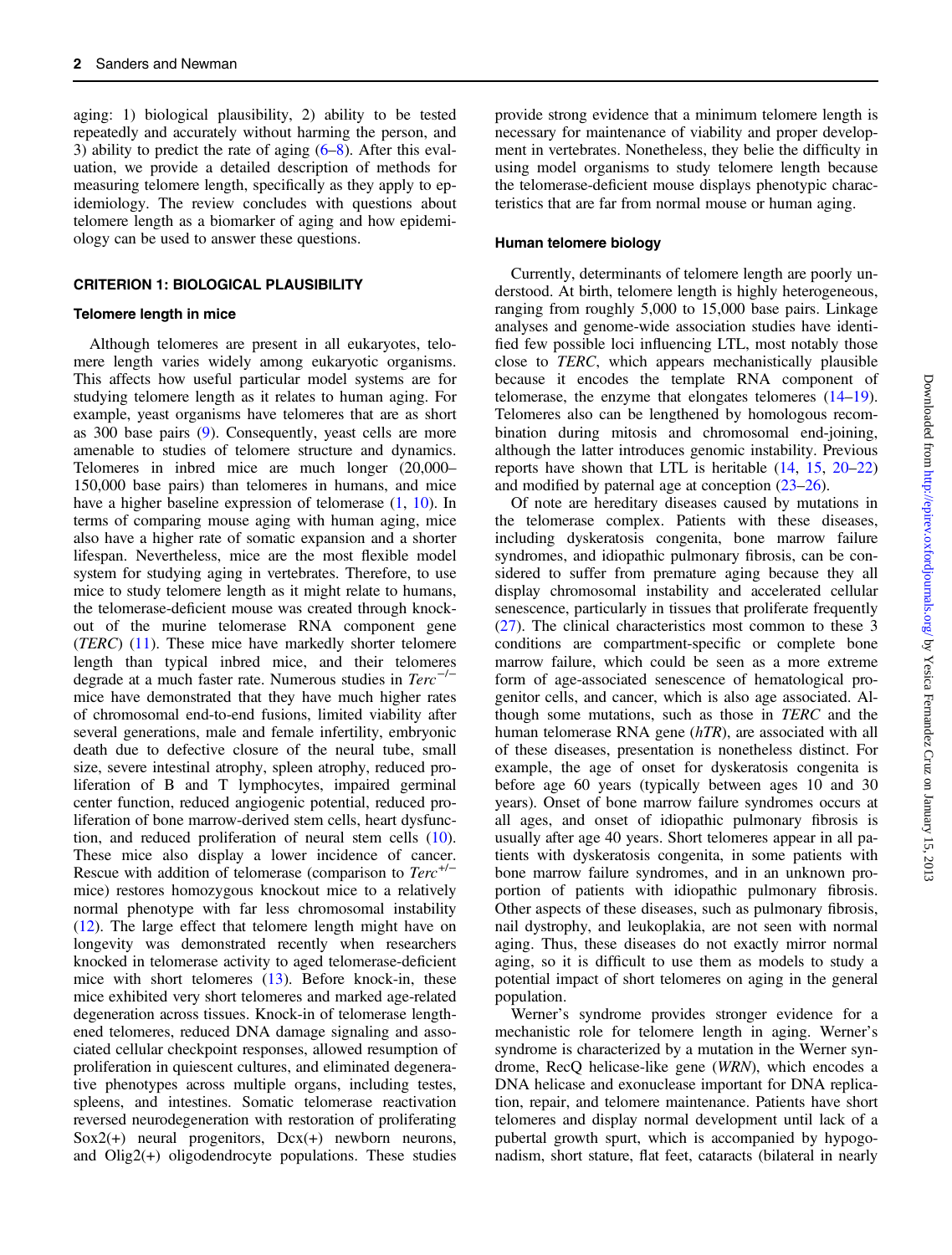100% of patients), dermatological pathology, graying or thinning hair, type II diabetes mellitus, osteoporosis, soft tissue calcification, premature atherosclerosis, and cancer [\(28\)](#page-17-0). By their 30s and 40s, patients look like they are several decades older. In general, patients with Werner's syndrome display a phenotype that appears more like accelerated aging than that of patients with dyskeratosis congenita, bone marrow failure syndromes, and idiopathic pulmonary fibrosis. Nonetheless, Werner's syndrome is not entirely comparable to normal aging. In particular, the dermatologic pathology (tight skin, hyperkeratosis, and ulceration) and types of cancer (mesenchymal cancers such as sarcoma, multiple synchronous cancers, and rare cancers) experienced by Werner's patients are not similar to the dermatological changes (skin wrinkling, sagging, and thinning) and cancers (predominantly epithelial tissue of the colon, prostate, and female reproductive organs) seen with normal aging. Therefore, Werner's syndrome suggests but does not prove that telomere length plays a role in normal aging.

What biological processes, then, might telomere length reflect? A great deal of in vitro and in vivo evidence indicates that telomere length is affected by 2 processes in particular: cellular replication and oxidation. With regard to replication, as stated previously, the DNA replication machinery is unable to copy the extreme ends of chromosomes during mitosis. Thus, telomeric DNA is progressively lost with each cell division. It is estimated that roughly 50 base pairs are lost during cell division because of the end-replication problem ([29](#page-17-0)). Most age-associated shortening occurs during rapid somatic expansion, as occurs during growth from birth through puberty [\(4](#page-16-0), [30](#page-17-0)). With critically short telomeres, the cell exits the cell cycle and becomes senescent  $(1, 3)$  $(1, 3)$  $(1, 3)$  $(1, 3)$ . It is notable that cells also can senesce because of telomere-independent signaling, such as propagated DNA damage response, altered mitogenic signaling, and cyclin-dependent kinase inhibitor signaling, among others ([31\)](#page-17-0). Thus, telomere length can reflect the growth rate or remaining replicative potential of a population of cells.

Telomere length also shortens with increasing oxidative stress [\(2](#page-16-0), [4](#page-16-0)). In fact, in human diploid fibroblasts cultured under normal conditions, the major determinant of telomere shortening appears to be single-stranded breaks in DNA caused by oxidative stress ([32\)](#page-17-0). The large effect of oxidation on telomeric DNA occurs because of a specific deficiency in base excision repair [\(32,](#page-17-0) [33](#page-17-0)). Single-stranded breaks result in telomere shortening during replication ([34\)](#page-17-0), most likely because of temporary stalling of the replication machinery [\(35\)](#page-17-0). In vitro, oxidative stress increases the rate of telomere shortening by an order of magnitude [\(32](#page-17-0), [36](#page-17-0), [37\)](#page-17-0). Reduction of oxidative stress decreases the rate of telomere shortening and postpones replicative senescence [\(34\)](#page-17-0). Depending on where the single-stranded break occurs, the lesion can cause either no effect on telomere length or up to a 1,000-base pair loss of telomeric DNA [\(29](#page-17-0)). Modeling studies that predict that oxidative stress is the major contributor to telomere shortening match experimental results [\(2](#page-16-0), [29](#page-17-0)).

In sum, evidence suggests that, of the basic biological processes, telomere length most likely reflects somatic growth before the end of puberty and cellular senescence and oxidative stress after puberty. It is unknown what biological pathways telomere length might indicate about aging beyond cellular senescence and oxidative stress. It is possible that short telomeres induce senescence, which upregulates secretion of inflammatory factors systemically that promote aging. In this case, short telomere length could be a cause of inflammation and aging more than a consequence of these processes. Because phenotypic associations with rapidly shortening telomeres in humans are observed in patients with distinct genetic syndromes, it is unknown whether more modest rates of shortening in the general population are also associated with aging phenotypes.

# CRITERION 2: METHODS TO MEASURE TELOMERE LENGTH IN HUMANS—HARM, EFFICIENCY, REPRODUCIBILITY, AND ACCURACY

To properly interpret results from an epidemiologic study, one must understand the methodological approaches to measuring telomere length, particularly their efficiency, reproducibility, and functional reasons for underestimating or overestimation of LTL. In population-based studies, telomere length is measured almost exclusively as LTL. Measurement protocols dictate that leukocytes are retrieved from blood, so patient harm consists of only that associated with a typical blood draw. It should be acknowledged that, although there is synchrony in telomere length among hematopoietic cells [\(38](#page-17-0)), LTL might not be a perfect surrogate for telomere length in other tissues ([1\)](#page-16-0). Furthermore, LTL represents the average telomere length across leukocytes, which are a heterogeneous cell population composed of granulocytes and lymphocytes. These subpopulations have different average telomere lengths. Lymphocytes have shorter telomeres than granulocytes at all ages, because granulocytes are related more closely to hematopoietic stem cells, which are less differentiated ([39\)](#page-17-0). In addition to the absolute length, these subpopulations differ in their rates of telomere shortening. In both populations, there is a biphasic rate of telomere decline, with accelerated decline in childhood and old age and a linear decline in adolescence and adulthood. However, during phases of more accelerated decline (childhood and late adulthood), lymphocytes appear to have a steeper rate of decline than that of granu-locytes ([39](#page-17-0)–[41\)](#page-17-0). Fluctuations in these cell subpopulations and changes in replicative activity of specific subpopulations could greatly affect the average LTL and thus could contribute to intraindividual variation.

Several platforms exist for measuring LTL. Measurement reproducibility and accuracy are platform dependent. The original technique, Southern blot ([42\)](#page-17-0), remains the "gold standard." Cawthon [\(43](#page-17-0)) introduced an assay using quantitative polymerase chain reaction (PCR) and recently an updated multiplexed version with higher throughput [\(44](#page-17-0)). Variations of the quantitative PCR method also have been described [\(45](#page-17-0)). The third notable method involves coupling individual cell sorting using flow cytometry and metaphase DNA staining with fluorescence in situ hybridization (FISH) ([46\)](#page-17-0), which was modified into a high-throughput quantitative FISH technique [\(47](#page-18-0)). Single-telomere length analysis was developed to measure the length of telomeres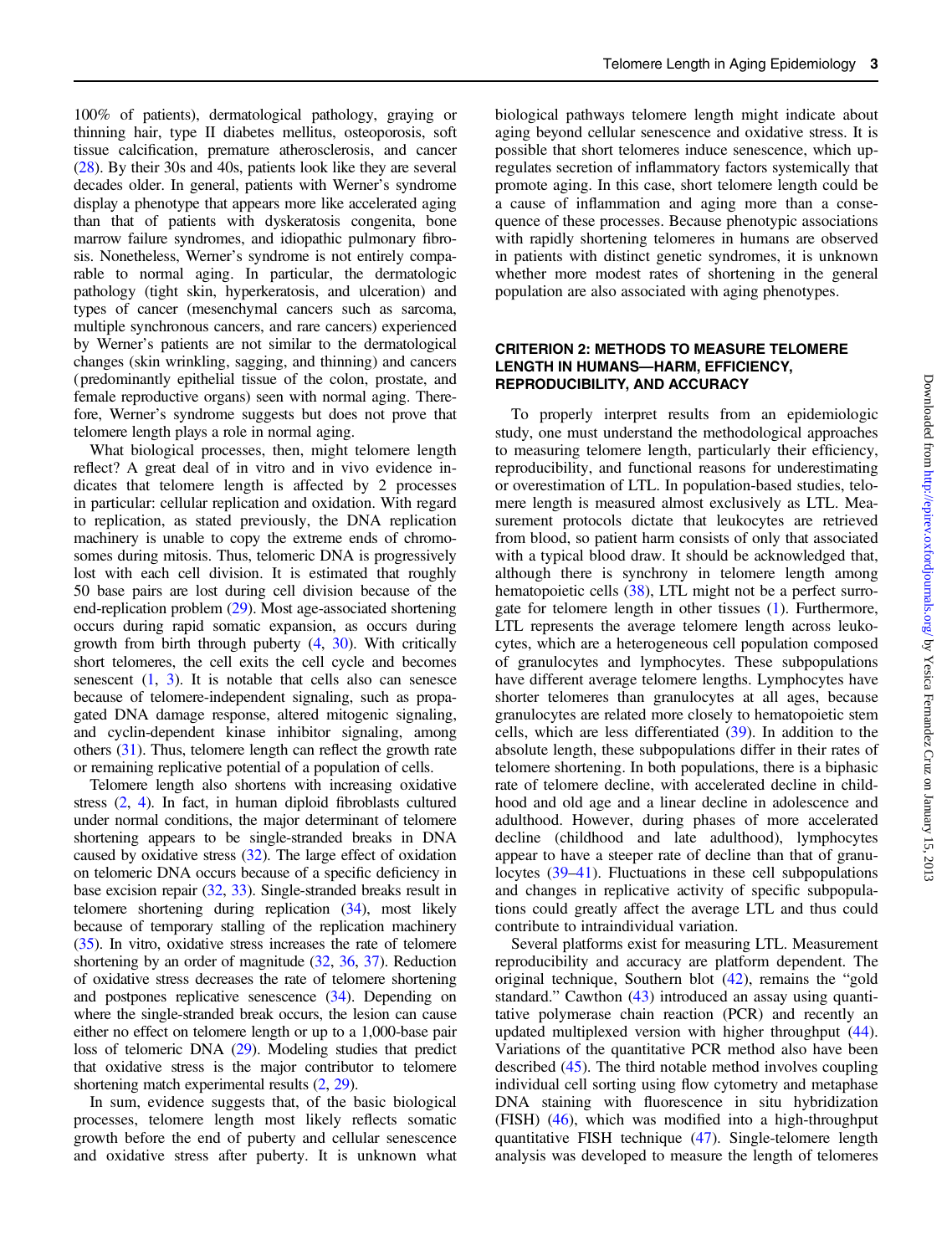on specific single-chromosomal arms ([48\)](#page-18-0). Each platform has different strengths and weaknesses and measures a different part of the telomere complex. Furthermore, measurement error is introduced in multiple places (e.g., within- and between-gel error for Southern blot; withinand between-well and -plate error for quantitative PCR), but this error rarely is incorporated into statistical analysis. Because of heterogeneity in results from population-based studies of LTL, there is considerable debate over how the measurement platform could affect findings and weaken comparability of results across platforms ([5](#page-17-0)). Moreover, Southern blot and quantitative PCR, the methods used chiefly in epidemiology, return mean telomere length. It is unknown whether cellular senescence is preferentially induced in the presence of one critically short telomere or in the presence of shorter average telomere length, so it is also unknown whether these platforms even measure the parameter of telomeres that is most biologically relevant.

#### Southern blot

The Southern blot technique for measuring telomere length was developed by Kimura et al. ([42\)](#page-17-0) chiefly to examine LTL in epidemiologic studies. Nonetheless, it can be modified to measure telomere length in any nucleated cell type with intact DNA if telomeres are within the detectable limits of the technique. The technique uses traditional gel electrophoresis and labeled probe hybridization to the telomere sequence, followed by gel imaging [\(42](#page-17-0)). The protocol notes that a skilled technician could process approximately 130 samples per week.

Strengths of Southern blot include its reproducibility (coefficient of variance is typically  $\langle 2\% \rangle$  and expression of values in absolute base-pair units (though measurements are in terminal restriction fragments because of the use of restriction enzymes to digest the DNA). It also allows determination of telomere length distribution, but this parameter of the telomeres is seldom used in epidemiology because it requires accurate measurement of the width of the gel bands relative to reference DNA, which is difficult and prone to human error. Weaknesses of Southern blot include the need to obtain a considerable amount of DNA (3 μg per sample) and to measure both the telomeric and subtelomeric regions. Inclusion of the subtelomeric region could result in artificial inflation of the mean LTL. Cawthon ([43\)](#page-17-0) has commented that differences in the subtelomeric region can also cause variation in terminal restriction fragment lengths when different restriction enzymes are used, which has been observed with direct comparison of results after digestion with HinfI/RsaI, the most common restriction enzyme used for Southern blot, versus HphI/  $MnI(21)$  $MnI(21)$ .

#### Quantitative polymerase chain reaction

Cawthon's original quantitative PCR assay was created to provide a high-throughput technique to measure LTL [\(43](#page-17-0)). This method measures the relative average LTL in genomic DNA by determining the ratio of telomere repeat copy number to single-copy gene copy number (T/S ratio) in experimental samples relative to a reference sample. The mean LTL in base pairs is calculated by multiplying the T/S ratio by the coefficient from a regression equation that describes the relation between the T/S ratio and a set of samples, the absolute length of which was measured with Southern blot  $(43)$  $(43)$ . In the original description of the assay, the overall coefficient of variance was 5.8%, and the linear correlation between the T/S ratio and terminal restriction fragment length was 0.677 ( $P = 1.5 \times 10^{-24}$ ). Cawthon ([43\)](#page-17-0) stated that average LTL differing by as little as 11.4% could be resolved by using this technique at 95% confidence. Recently, Cawthon ([44\)](#page-17-0) introduced a multiplex version of the quantitative PCR assay to eliminate variance in the T/S ratio introduced by pipetting different quantities of DNA into separate wells, as well as to reduce cost and increase efficiency by requiring half the number of reactions. T/S ratios obtained via the multiplexed assay are more highly correlated with terminal restriction fragment lengths ( $R^2$  = 0.844). The intraassay coefficient of variance is 5.22%, and the interassay coefficient of variance is 3.13% ([44\)](#page-17-0).

Polymerase chain reaction has the advantages of requiring far less DNA (50 ng per sample) and achieving true high-throughput performance. In general, the variance of quantitative PCR is believed to be  $>2\%$ , and in the literature it is often quoted as 5%–10%. Because LTL is highly heterogeneous between individuals of the same age and because rates of LTL shortening vary by an unknown amount, this higher variance can weaken the ability to resolve significant differences between mean LTLs [\(42](#page-17-0)). For example, in cross-sectional studies of LTL, the observed difference in mean LTL between case and control groups is commonly from several dozen to several hundred base pairs ([42,](#page-17-0) [49](#page-18-0)). With an assay coefficient of variance of 2%, individuals with a baseline LTL of 5,000–15,000 base pairs could register a difference in LTL of 100–300 base pairs simply because of measurement error, which could easily obscure observed differences in mean LTL between cases and controls. Furthermore, stability of the reference gene is not guaranteed, and there is no agreed-upon reference gene despite frequent use of albumin or β-globin [\(42](#page-17-0)–[44](#page-17-0)). For these reasons, quantitative PCR has been questioned as an accurate technique for telomere epidemiology despite having higher throughput and lower cost.

## Flow cytometry plus FISH and single-telomere length analysis

Baerlocher et al. ([46\)](#page-17-0) developed the original flow cytometry plus FISH technique to allow measurement of mean telomere length with metaphase staining from any subpopulation of circulating peripheral cells isolated by use of flow cytometry as a first step. Thus, flow cytometry plus FISH has the distinct advantages of returning telomere length for individual cells of a distinct cell type and the distribution of telomere lengths of that cell type. Furthermore, flow cytometry plus FISH uses internal reference controls and highly specific nucleic acid probes to hybridize to the telomeric repeats. This improves accuracy compared with other platforms that are prone to error due to including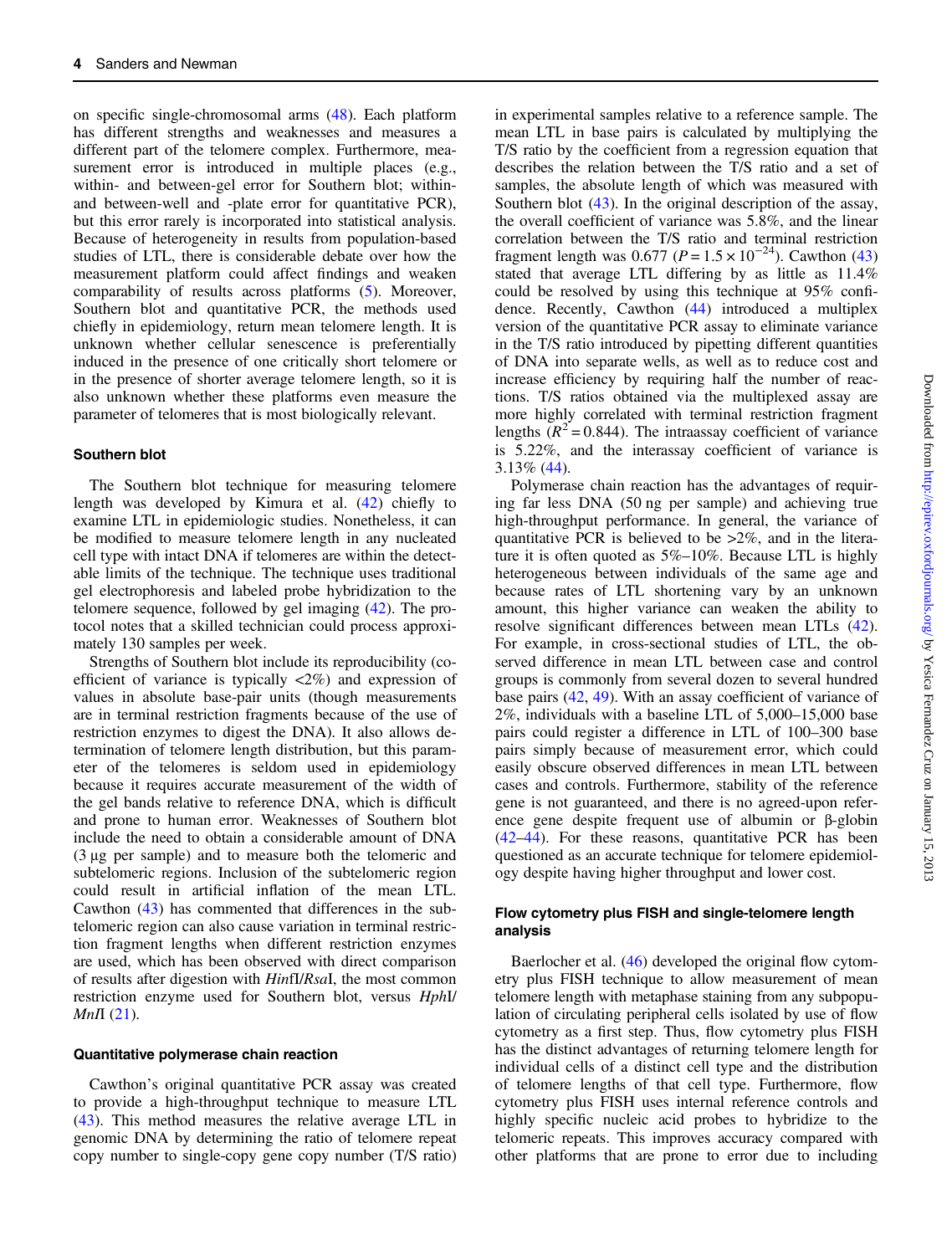subtelomeric sequences (Southern blot), missing some sequence because of less specific probes (quantitative PCR), altering length depending on the restriction enzyme used (Southern blot), or relying on the stability of a reference gene to measure relative LTL (quantitative PCR). Human error is reduced by automation of most pipetting and cell sorting, and systemic error can be minimized by inclusion of internal controls with known telomere lengths. The original protocol suggests that telomere lengths from 22 different individuals can be measured in 12 hours over 2–3 days. Despite returning more information than other platforms, flow cytometry plus FISH is much more expensive, is far less efficient, and requires greater technical expertise that limit its use in population-based research.

High-throughput quantitative FISH was developed by Canela et al. [\(47](#page-18-0)) to maintain the accuracy and flexibility of flow cytometry plus FISH while capitalizing on the efficiency achieved by plate-based technologies (e.g., quantitative PCR) and to allow measurement of telomere length from any cell type that can be grown under conventional tissue culture conditions. High-throughput quantitative FISH can analyze 96 samples with at least 1,000 nuclei in 2 hours. Because time is greatly reduced and more samples can be analyzed simultaneously, there is a reduction in error from variation in metaphase staining conditions over time and across samples ([47\)](#page-18-0). The technique reportedly costs less than traditional flow cytometry plus FISH. Thus far, high-throughput quantitative FISH has not been widely used in epidemiologic studies.

Baird et al. ([48\)](#page-18-0) described single-telomere length analysis as a viable platform for measuring telomere length in 2003. Single-telomere-length analysis was developed to measure the telomere length of single chromosomes to investigate whether individual critically short telomeres influenced cell senescence. Consequently, single-telomerelength analysis is a powerful tool to examine telomere dynamics, but it must be applied to specific chromosomes. For example, it can be used to investigate how interindividual or even interchromosomal differences in the genetic code (e.g., single-nucleotide polymorphisms), genetic structure (e.g., proximity of binding proteins), or genetic machinery (e.g., fidelity of replication and repair complexes) could affect telomere length. Universal single-telomerelength analysis is a modification to an original protocol that allows measurement of telomere load across chromosomes to determine the effect of critically short telomeres on senescence  $(50)$  $(50)$ . Because of its low throughput, singletelomere-length analysis is more amenable to basic studies of telomere biology and has not been used in epidemiologic studies.

# CRITERION 3: TELOMERE LENGTH PREDICTING THE RATE OF HUMAN AGING

## Selection criteria for article retrieval

Articles with community-dwelling adult or older adult human subjects where LTL was measured in at least 100 participants were included in the present review. We conducted a review on this subject in 2010 and updated the review annually. Because of the diversity of outcomes included in this review, updates were made by searching the literature with the term "telomere length" paired with "aging," "epidemiology," or various search terms for the outcomes examined (e.g., race, interleukin-6, cardiovascular disease, grip strength, mortality). Citations in articles were cross-referenced to obtain additional sources. Because the primary concern was examining the association of telomere length with aging phenotypes rather than clinical disease phenotypes (e.g., pulmonary vital capacity instead of chronic obstructive pulmonary disease), articles were excluded if they were exclusive studies of clinical disease. Study design was not used as a selection factor, but it is notable that a substantial amount of data has been generated from twin studies. Twin studies are most useful for characterizing the relative contribution of genes and environment to a particular phenotype. The present review does not discuss this aspect of twin studies as it applies to the potential determinants of telomere length.

# Association of telomere length with age, sex, race, health risk factors, inflammation, age-related chronic disease, function, and mortality

LTL has been studied in association with many phenotypes in cross-sectional epidemiologic studies. Major findings are listed in Table [1](#page-5-0). If LTL were truly associated with a phenotype, one would ideally observe consistency across populations, measurement methods, and statistical models. This consistency has been observed only for associations with age, gender, and race. Shorter LTL is associated with older age, male gender  $(21, 51-62)$  $(21, 51-62)$  $(21, 51-62)$  $(21, 51-62)$  $(21, 51-62)$ , and Caucasian race [\(21](#page-17-0), [60](#page-18-0), [63](#page-18-0)). The strength of the association with age is highly dependent on the age range of the population. Male gender and Caucasian race appear to be associated with a mean LTL that is several hundred base pairs shorter relative to LTL in women and in African Americans or Hispanics, respectively. The causes of these large gender and race effects are unknown.

LTL exhibits a relatively similar number of positive and negative associations with other health risk factors, including smoking [\(51](#page-18-0), [52](#page-18-0), [58](#page-18-0)–[60,](#page-18-0) [64,](#page-18-0) [65\)](#page-18-0), alcohol consumption [\(51](#page-18-0), [52](#page-18-0), [66\)](#page-18-0), physical activity ([52,](#page-18-0) [56,](#page-18-0) [60](#page-18-0), [61](#page-18-0)), socioeconomic status and education  $(67–69)$  $(67–69)$  $(67–69)$  $(67–69)$ , body mass index  $(21, 1)$  $(21, 1)$ [51](#page-18-0), [52,](#page-18-0) [58](#page-18-0)–[60,](#page-18-0) [64,](#page-18-0) [65,](#page-18-0) [70\)](#page-18-0), lipid levels ([52,](#page-18-0) [59](#page-18-0), [63](#page-18-0), [70](#page-18-0)), markers of glucose metabolism ([52,](#page-18-0) [57](#page-18-0)–[59](#page-18-0), [61](#page-18-0), [70](#page-18-0)), and blood pressure  $(52, 53, 58, 59, 70)$  $(52, 53, 58, 59, 70)$  $(52, 53, 58, 59, 70)$  $(52, 53, 58, 59, 70)$  $(52, 53, 58, 59, 70)$  $(52, 53, 58, 59, 70)$  $(52, 53, 58, 59, 70)$  $(52, 53, 58, 59, 70)$  $(52, 53, 58, 59, 70)$  $(52, 53, 58, 59, 70)$ . Likelihood of a significant association does not appear to track with any particular type of study population, measurement method, or statistical modeling. Except for age, gender, and race, significant associations with LTL are weak, with correlation coefficients generally <0.2.

LTL has been inconsistently associated with markers of subclinical cardiovascular disease, including carotid or femoral intima-media thickness [\(54](#page-18-0), [58](#page-18-0), [64](#page-18-0), [71](#page-18-0)), anklebrachial index  $(58)$  $(58)$ , coronary artery calcium  $(72)$  $(72)$ , and pulse wave velocity [\(53](#page-18-0)). Despite both positive and negative results that do not seem to be patterned on study population, measurement method, or statistical modeling, some have argued that there is a robust association with atherosclerosis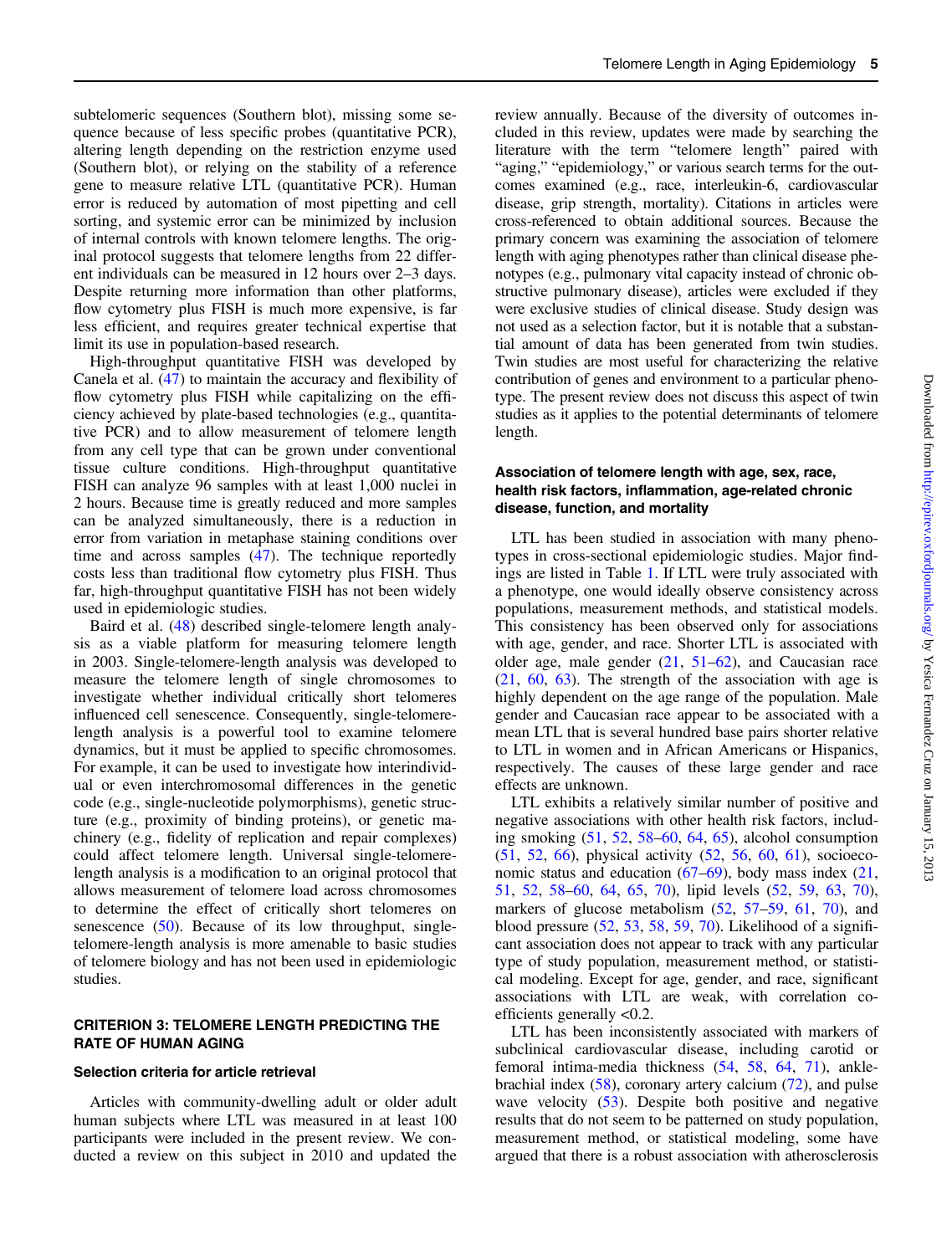| <b>First Author, Year</b><br>(Reference No.) | Sample                                                                              | <b>Study</b>                               | Variable   | <b>Measurement</b><br><b>Method</b> | <b>Association</b>                                                                                                     | P Value                           |
|----------------------------------------------|-------------------------------------------------------------------------------------|--------------------------------------------|------------|-------------------------------------|------------------------------------------------------------------------------------------------------------------------|-----------------------------------|
| Benetos, 2001 (53)                           | 193 Caucasian men and women,<br>aged 54-58 years, not on<br>hypertensive medication |                                            | Age, years | Southern blot                       | $r = -0.45$ (men), $r = -0.48$ (women)                                                                                 | $< 0.0001$ ,<br>< 0.0001          |
| Brouilette, 2003 (55)                        | 203 cases with MI before the age of<br>50 years; 180 controls                       |                                            | Age, years | Southern blot                       | N/A                                                                                                                    | < 0.0001                          |
| Benetos, 2004 (54)                           | 163 men, aged 58–65 years, with<br>chronic treated essential<br>hypertension        | Southern blot<br>$r = -0.25$<br>Age, years |            |                                     | < 0.01                                                                                                                 |                                   |
| Demissie, 2006 (57)                          | 327 Caucasian men, aged 40-89<br>years                                              | <b>FHS</b>                                 | Age, years | Southern blot                       | $r = -0.41$                                                                                                            | < 0.0001                          |
| Bekaert, 2007 (52)                           | 2,509 Caucasian men and women,<br>aged 35–55 years, without overt<br><b>CVD</b>     | Asklepios<br>Study                         | Age, years | Southern blot                       | $-26$ bp                                                                                                               | <0.0001                           |
| Fitzpatrick, 2007 (58)                       | 419 men and women, aged 65-93<br>vears                                              | <b>CHS</b>                                 | Age, years | Southern blot                       | $-31$ bp                                                                                                               | < 0.001                           |
| Hunt, 2008 (21)                              | 1,742 Caucasians and 711 African<br>Americans, aged 19–93 years                     | NHLBI-FHS,<br><b>BHS</b>                   | Age, years | Southern blot                       | -20 bp (Caucasian), -29 bp (African<br>American)                                                                       | $< 0.0001$ ,<br>< 0.0001          |
| Nordfjäll, 2008 (59)                         | 989 Caucasians, aged 48-68 years                                                    | MDCC, NS-<br><b>MONICA</b>                 | Age, years | <b>PCR</b>                          | $r = -0.002$ (men), $r = -0.230$ (women)                                                                               | $0.96, < 0.001$                   |
| Cherkas, 2008 (56)                           | 2,401 Caucasian twins, aged 18-81<br>years                                          | TwinsUK                                    | Age, years | Southern blot                       | $r = -0.38$                                                                                                            | < 0.001                           |
| Batty, 2009 (51)                             | 1,542 Caucasian men, aged 45-64<br>years, without MI                                | <b>WOSCOPS</b>                             | Age, years | <b>PCR</b>                          | $-8.5$ bp                                                                                                              | 0.001                             |
| Diez Roux, 2009 (60)                         | 981 Caucasian, African-American,<br>and Hispanic men and women,<br>aged 45-84 years | <b>MESA</b>                                | Age, years | <b>PCR</b>                          | $-0.003$ T/S (men), $-0.007$ T/S<br>(women)                                                                            | 0.0002,<br>< 0.0001               |
| Sanders, 2009 (61)                           | 2,750 Caucasian and African-<br>American men and women, aged<br>$70 - 79$ years     | <b>HABC</b>                                | Age, years | <b>PCR</b>                          | $r = -0.065$ (men), $r = -0.055$ (women)                                                                               | 0.017, 0.038                      |
| Tang, 2010 (62)                              | 963 Chinese men and 904 Chinese<br>women, aged $\geq 65$ years                      |                                            | Age, years | <b>PCR</b>                          | Negatively correlated in men but not<br>women                                                                          | 0.037, 0.78                       |
| Benetos, 2001 (53)                           | 193 Caucasian men and women,<br>aged 54–58 years, not on<br>hypertensive medication |                                            | Male       | Southern blot                       | $-280$ bp (age adjusted)                                                                                               | 0.016                             |
| Bekaert, 2007 (52)                           | 2,509 Caucasian men and women,<br>aged 35–55 years, without overt<br>CVD            | Asklepios<br>Study                         | Male       | Southern blot                       | $-172$ bp                                                                                                              | < 0.0001                          |
| Hunt, 2008 (21)                              | 1,742 Caucasians and 711 African<br>Americans, aged 19–93 years                     | NHLBI-FHS,<br><b>BHS</b>                   | Male       | Southern blot                       | FHS: $-120$ bp (Caucasian), $-260$ bp<br>(African American); BHS: 10 bp<br>(Caucasian), -130 bp (African)<br>American) | FHS:<br>$< 0.0001$ ;<br>BHS: 0.26 |
| Nordfjäll, 2008 (59)                         | 989 Caucasians, aged 48–68 years                                                    | MDCC, NS-<br><b>MONICA</b>                 | Male       | <b>PCR</b>                          | Shorter in men                                                                                                         | <0.0001                           |
| Diez Roux, 2009 (60)                         | 981 Caucasian, African-American,<br>and Hispanic men and women,<br>aged 45–84 years | <b>MESA</b>                                | Male       | <b>PCR</b>                          | $-0.041$ T/S                                                                                                           | 0.0005                            |

<span id="page-5-0"></span>Table 1. Association of Telomere Length With Age, Sex, Race, Health Risk Factors, Age-Related Chronic Disease, and Markers of Inflammation and Oxidation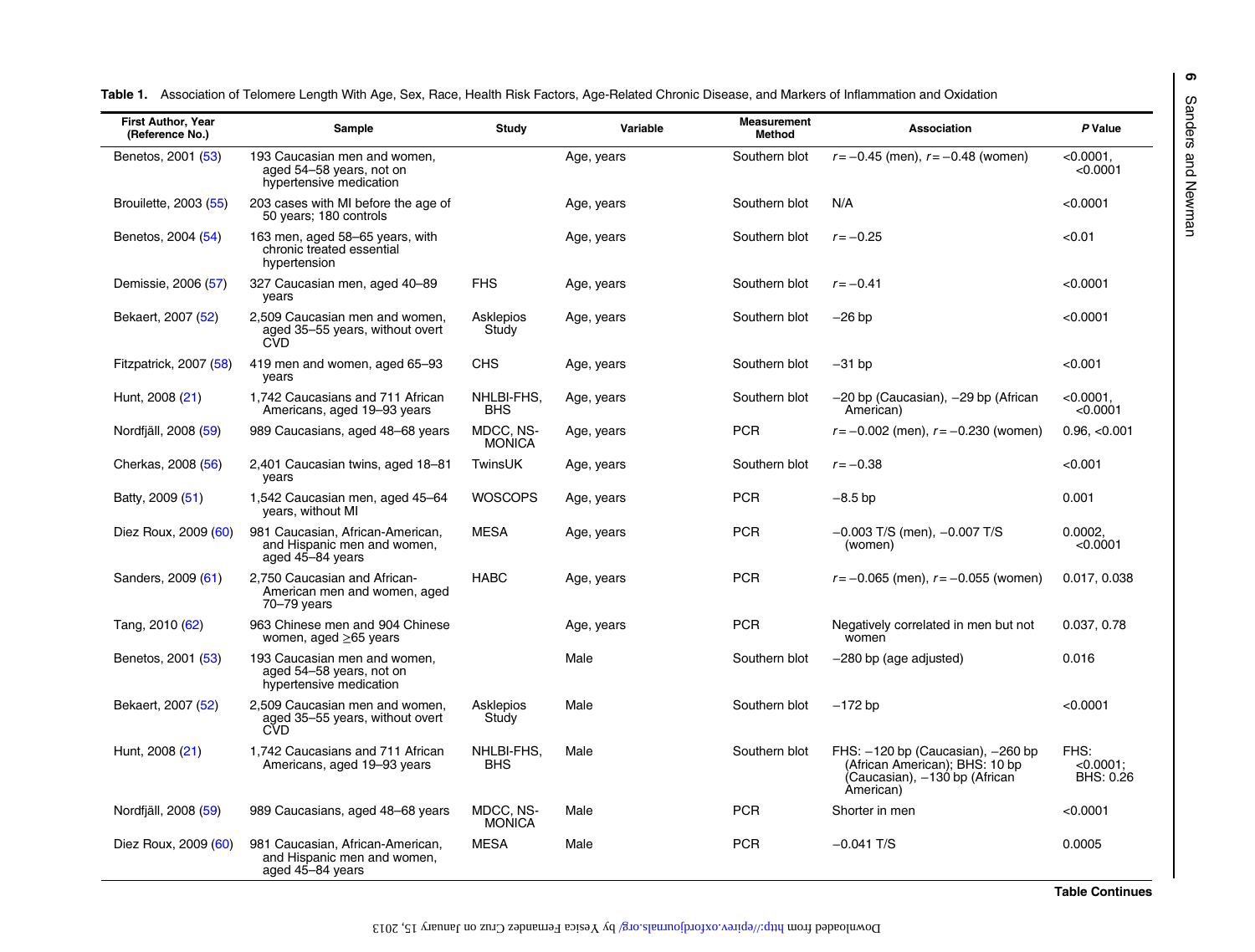**Table 1. Continued** 

| <b>First Author, Year</b><br>(Reference No.) | Sample                                                                               | <b>Study</b>               | Variable            | <b>Measurement</b><br>Method | Association                                                                      | P Value                |
|----------------------------------------------|--------------------------------------------------------------------------------------|----------------------------|---------------------|------------------------------|----------------------------------------------------------------------------------|------------------------|
| Tang, 2010 (62)                              | 963 Chinese men and 904 Chinese<br>women, aged $\geq 65$ years                       |                            | Male                | <b>PCR</b>                   | $-550$ bp                                                                        | < 0.001                |
| Hunt, 2008 (21)                              | 1,742 Caucasians and 711 African<br>Americans, aged 19–93 years                      | NHLBI-FHS,<br><b>BHS</b>   | Caucasian race      | Southern blot                | FHS: -180 bp (men), -320 bp<br>(women); BHS: -500 bp (men),<br>$-680$ bp (women) | All <0.0001            |
| Chen, 2009 (63)                              | 472 Caucasian and 190 African-<br>American men and women, aged<br>$26 - 48$ years    | <b>BHS</b>                 | Caucasian race      | Southern blot                | $-541$ bp (men), $-517$ (women)                                                  | $< 0.001$ ,<br>< 0.001 |
| Diez Roux, 2009 (60)                         | 981 Caucasian, African-American,<br>and Hispanic men and women,<br>aged 45-84 years  | <b>MESA</b>                | Caucasian race      | <b>PCR</b>                   | -0.041 T/S (vs. African American),<br>$-0.044$ (vs. Hispanic)                    | 0.025, 0.015           |
| Valdes, 2005 (65)                            | 1,122 Caucasian women twins,<br>aged 18–76 years                                     | TwinsUK                    | BM <sup>a</sup>     | Southern blot                | $-0.077$ TRF                                                                     | 0.031                  |
| Bekaert, 2007 (52)                           | 2,509 Caucasian men and women,<br>aged 35–55 years, without overt<br>CVD             | Asklepios<br>Study         | <b>BMI</b>          | Southern blot                | $-4$ bp (men), $-4$ bp (women)                                                   | 0.41, 0.35             |
| Fitzpatrick, 2007 (58)                       | 419 men and women, aged 65–93<br>vears                                               | <b>CHS</b>                 | <b>BMI</b>          | Southern blot                | $-10$ bp                                                                         | 0.13                   |
| Hunt, 2008 (21)                              | 1,742 Caucasians and 711 African<br>Americans, aged 19-93 years                      | NHLBI-FHS,<br><b>BHS</b>   | <b>BMI</b>          | Southern blot                | $r = -0.071$                                                                     | 0.002                  |
| Nordfjäll, 2008 (59)                         | 989 Caucasians, aged 48-68 years                                                     | MDCC, NS-<br><b>MONICA</b> | <b>BMI</b>          | <b>PCR</b>                   | $r = -0.041$ (men), $r = -0.106$ (women)                                         | 0.35, 0.021            |
| O'Donnell, 2008 (64)                         | 1,062 Caucasian men and women,<br>aged 33-86 years                                   | <b>FHS</b>                 | <b>BMI</b>          | Southern blot                | $r = -0.08$                                                                      | 0.01                   |
| Batty, 2009 (51)                             | 1,542 Caucasian men, aged 45-64<br>years, without MI                                 | <b>WOSCOPS</b>             | <b>BMI</b>          | <b>PCR</b>                   | $-1$ bp                                                                          | 0.79                   |
| Diez Roux, 2009 (60)                         | 981 Caucasian, African-American,<br>and Hispanic men and women,<br>aged 45-84 years  | <b>MESA</b>                | <b>BMI</b>          | <b>PCR</b>                   | $0.001$ T/S                                                                      | 0.58                   |
| Yang, 2009 (70)                              | Chinese, 379 controls and 388<br>patients with hypertension, aged<br>$30 - 80$ years |                            | <b>BMI</b>          | <b>PCR</b>                   | NS (controls), NS (cases)                                                        | 0.61, 0.24             |
| Valdes, 2005 (65)                            | 1,122 Caucasian women twins,<br>aged 18-76 years                                     | TwinsUK                    | Smoking, pack-years | Southern blot                | $-0.11$ TRF                                                                      | 0.045                  |
| Bekaert, 2007 (52)                           | 2.509 Caucasian men and women.<br>aged 35–55 years, without overt<br><b>CVD</b>      | Asklepios<br>Study         | Smoking, pack-years | Southern blot                | $-20$ bp (men), 6 bp (women)                                                     | 0.16, 0.75             |
| Fitzpatrick, 2007 (58)                       | 419 men and women, aged 65–93<br>years                                               | <b>CHS</b>                 | Smoking, pack-years | Southern blot                | $-2$ bp                                                                          | 0.27                   |
| Nordfjäll, 2008 (59)                         | 989 Caucasians, aged 48-68 years                                                     | MDCC, NS-<br><b>MONICA</b> | Smoking, pack-years | <b>PCR</b>                   | $r = 0.084$ (men), $r = -0.115$ (women)                                          | 0.46, 0.23             |
| O'Donnell, 2008 (64)                         | 1,062 Caucasian men and women,<br>aged 33-86 years                                   | <b>FHS</b>                 | Current smoking     | Southern blot                | $-130$ bp                                                                        | 0.02                   |
| Batty, 2009 (51)                             | 1,542 Caucasian men, aged 45-64<br>years, without MI                                 | <b>WOSCOPS</b>             | Ever smoking        | <b>PCR</b>                   | 35 <sub>bp</sub>                                                                 | 0.17                   |

Telomere Length in Aging Epidemiology Telomere Length in Aging Epidemiology  $\overline{\phantom{0}}$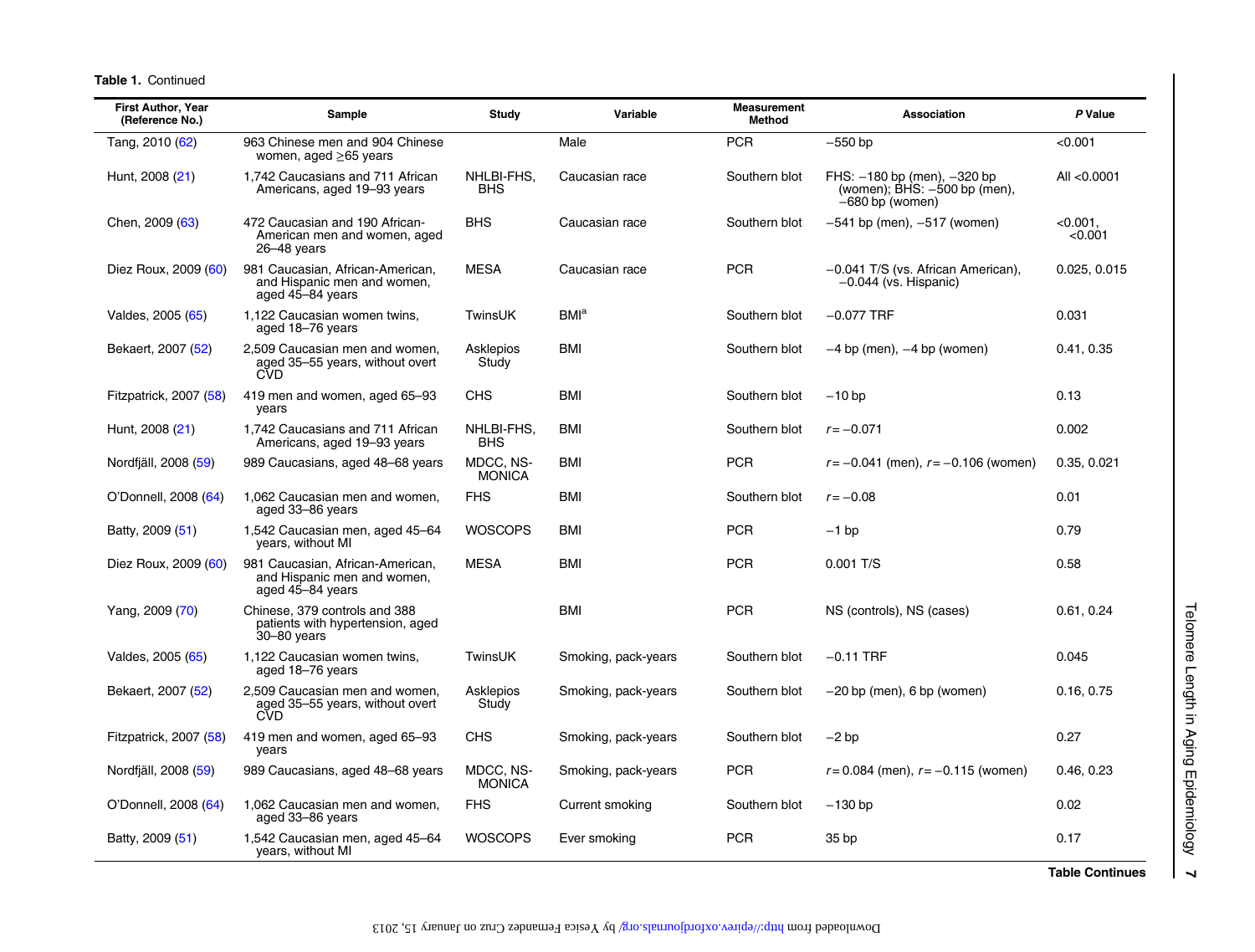| <b>First Author, Year</b><br>(Reference No.) | Sample                                                                               | <b>Study</b>               | Variable                                       | <b>Measurement</b><br><b>Method</b> | Association                                     | P Value      |  |
|----------------------------------------------|--------------------------------------------------------------------------------------|----------------------------|------------------------------------------------|-------------------------------------|-------------------------------------------------|--------------|--|
| Diez Roux, 2009 (60)                         | 981 Caucasian, African-American,<br>and Hispanic men and women,<br>aged 45-84 years  | <b>MESA</b>                | Smoking, pack-years                            | <b>PCR</b>                          | $-0.0007$ T/S                                   | 0.054        |  |
| Bekaert, 2007 (52)                           | 2,509 Caucasian men and women,<br>aged 35-55 years, without overt<br><b>CVD</b>      | Asklepios<br>Study         | Alcohol, units/week                            | Southern blot                       | $-8$ bp (men), $-7$ bp (women)                  | 0.63, 0.68   |  |
| Batty, 2009 (51)                             | 1,542 Caucasian men, aged 45-64<br>years, without MI                                 | <b>WOSCOPS</b>             | Alcohol, units/week                            | <b>PCR</b>                          | 3 bp                                            | 0.93         |  |
| Bekaert, 2007 (52)                           | 2,509 Caucasian men and women,<br>aged 35–55 years, without overt<br>CVD             | Asklepios<br>Study         | Physical activity,<br>$MET \times$ times/week) | Southern blot                       | $25$ bp (men), $-3$ bp (women)                  | 0.15, 0.81   |  |
| Cherkas, 2008 (56)                           | 2,401 Caucasian twins, aged 18-81<br>years                                           | TwinsUK                    | Physical activity,<br>questionnaire            | Southern blot                       | $-88$ to $-213$ bp (depending on<br>comparison) | < 0.05       |  |
| Diez Roux, 2009 (60)                         | 981 Caucasian, African-American,<br>and Hispanic men and women,<br>aged 45-84 years  | <b>MESA</b>                | Leisure MET-minutes<br>$(1,000$ seconds)       | <b>PCR</b>                          | $-0.009$ T/S                                    | 0.13         |  |
| Sanders, 2009 (61)                           | 2,750 Caucasian and African-<br>American men and women, aged<br>$70 - 79$ years      | <b>HABC</b>                | Weekly physical activity,<br>kcal              | <b>PCR</b>                          | $r = -0.036$ (men), $r = -0.029$ (women)        | 0.19, 0.28   |  |
| Bekaert, 2007 (52)                           | 2,509 Caucasian men and women,<br>aged 35–55 years, without overt<br><b>CVD</b>      | Asklepios<br>Study         | Total cholesterol, 10 mg/dL                    | Southern blot                       | $-2$ bp (men), 1 bp (women)                     | 0.75, 0.84   |  |
| Nordfjäll, 2008 (59)                         | 989 Caucasians, aged 48–68 years                                                     | MDCC, NS-<br>MONICA        | Total cholesterol, 10 mg/dL                    | <b>PCR</b>                          | $r = 0.026$ (men), $r = 0.070$ (women)          | 0.58, 0.13   |  |
| Yang, 2009 (70)                              | Chinese, 379 controls and 388<br>patients with hypertension, aged<br>30-80 years     |                            | Total cholesterol, 10 mg/dL                    | <b>PCR</b>                          | NS (controls), NS (cases)                       | 0.97, 0.18   |  |
| Bekaert, 2007 (52)                           | 2,509 Caucasian men and women,<br>aged 35–55 years, without overt<br><b>CVD</b>      | Asklepios<br>Study         | HDL cholesterol, 10 mg/dL                      | Southern blot                       | $-20$ bp (men), 55 bp (women)                   | 0.15, 0.64   |  |
| Nordfjäll, 2008 (59)                         | 989 Caucasians, aged 48–68 years                                                     | MDCC, NS-<br><b>MONICA</b> | HDL cholesterol, 10 mg/dL                      | <b>PCR</b>                          | $r = 0.111$ (men), $r = 0.072$ (women)          | 0.053, 0.41  |  |
| Chen, 2009 (63)                              | 472 Caucasian and 190 African-<br>American men and women, aged<br>26–48 years        | <b>BHS</b>                 | HDL cholesterol, 10 mg/dL                      | Southern blot                       | $-31$ bp (childhood), $-44$ bp<br>(adulthood)   | 0.024, 0.058 |  |
| Yang, 2009 (70)                              | Chinese, 379 controls and 388<br>patients with hypertension, aged<br>$30 - 80$ years |                            | HDL cholesterol, 10 mg/dL                      | <b>PCR</b>                          | Controls inverse association, cases<br>ΝS       | 0.046, 0.24  |  |
| Bekaert, 2007 (52)                           | 2,509 Caucasian men and women,<br>aged 35–55 years, without overt<br><b>CVD</b>      | Asklepios<br>Study         | LDL cholesterol, 10 mg/dL                      | Southern blot                       | $-0.7$ bp (men), 3 bp (women)                   | 0.93, 0.70   |  |
| Nordfjäll, 2008 (59)                         | 989 Caucasians, aged 48–68 years                                                     | MDCC, NS-<br><b>MONICA</b> | LDL cholesterol, 10 mg/dL                      | <b>PCR</b>                          | $r = 0.040$ (men), 0.160 (women)                | 0.49, 0.07   |  |
| Bekaert, 2007 (52)                           | 2,509 Caucasian men and women,<br>aged 35–55 years, without overt<br><b>CVD</b>      | Asklepios<br>Study         | Triglycerides, 10 mg/dL                        | Southern blot                       | 2 bp (men), 1 bp (women)                        | 0.21, 0.83   |  |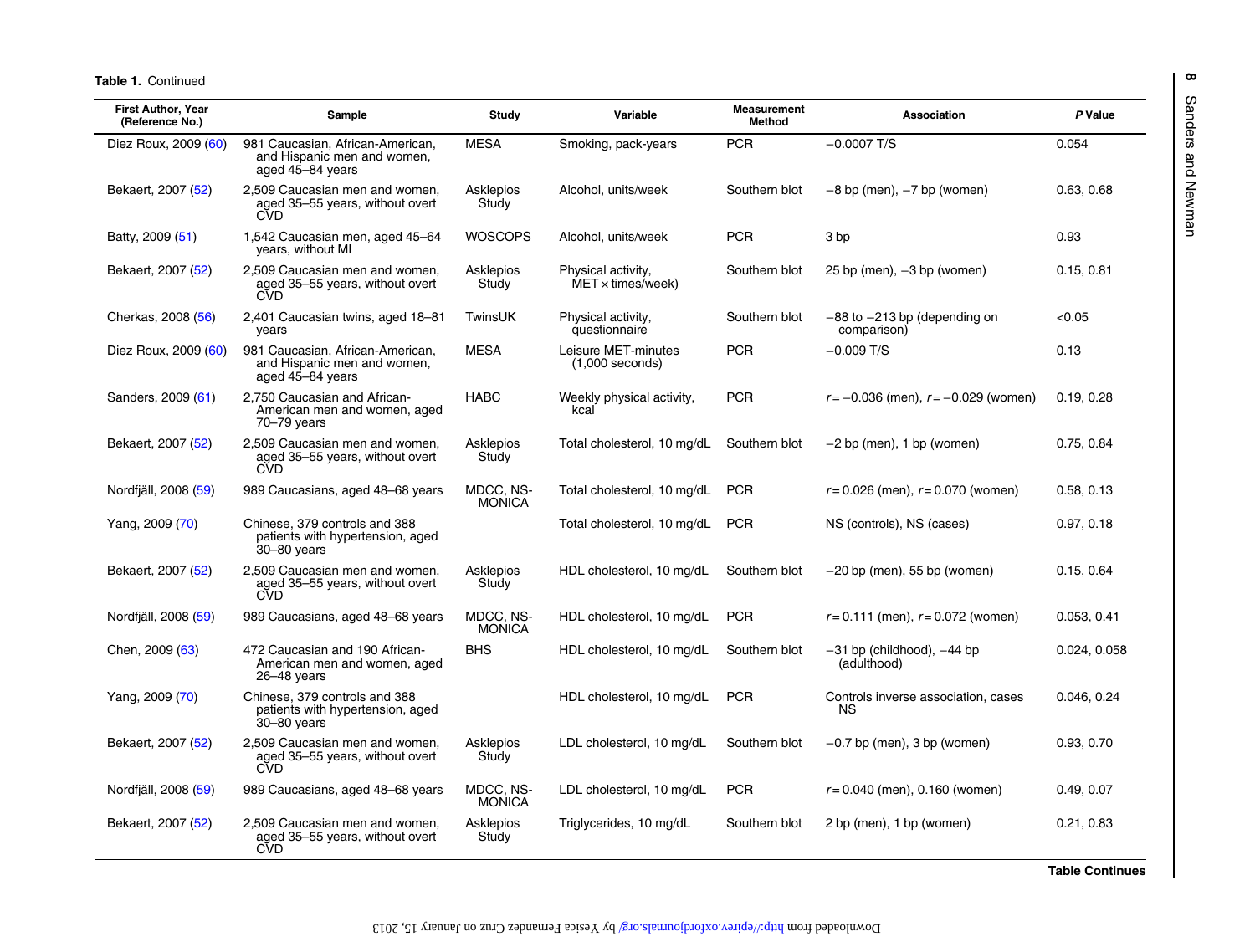|  |  |  | <b>Table 1. Continued</b> |
|--|--|--|---------------------------|
|--|--|--|---------------------------|

| <b>First Author, Year</b><br>(Reference No.) | Sample                                                                               | <b>Study</b>                        | Variable                                                    | <b>Measurement</b><br><b>Method</b> | Association                              | P Value      |
|----------------------------------------------|--------------------------------------------------------------------------------------|-------------------------------------|-------------------------------------------------------------|-------------------------------------|------------------------------------------|--------------|
| Nordfjäll, 2008 (59)                         | 989 Caucasians, aged 48-68 years                                                     | MDCC, NS-<br><b>MONICA</b>          | Triglycerides, 10 mg/dL                                     | <b>PCR</b>                          | $r = -0.047$ (men), $r = 0.004$ (women)  | 0.34, 0.95   |
| Yang, 2009 (70)                              | Chinese, 379 controls and 388<br>patients with hypertension, aged<br>$30 - 80$ years | Triglycerides, 10 mg/dL             |                                                             | <b>PCR</b>                          | NS (controls), NS (cases)                | 0.48, 0.051  |
| Bekaert, 2007 (52)                           | 2,509 Caucasian men and women,<br>aged 35-55 years, without overt<br><b>CVD</b>      | Asklepios<br>Study                  | Glucose, 10 mg/dL                                           | Southern blot                       | 4 bp (men), -25 bp (women)               | 0.85, 0.29   |
| Fitzpatrick, 2007 (58)                       | 419 men and women, aged 65–93<br>vears                                               | <b>CHS</b>                          | Glucose, 10 mg/dL                                           | Southern blot                       | $-15$ bp                                 | 0.06         |
| Sanders, 2009 (61)                           | 2,750 Caucasian and African-<br>American men and women, aged<br>$70 - 79$ years      | <b>HABC</b>                         | Glucose, 10 mg/dL                                           | <b>PCR</b>                          | $r = -0.061$ (men), $r = -0.045$ (women) | 0.025, 0.089 |
| Yang, 2009 (70)                              | Chinese, 379 controls and 388<br>patients with hypertension, aged<br>$30 - 80$ years |                                     | Glucose, 10 mg/dL                                           | <b>PCR</b>                          | NS (controls), NS (cases)                | 0.72, 0.87   |
| Nordfjäll, 2008 (59)                         | 989 Caucasians, aged 48-68 years                                                     | MDCC, NS-<br><b>MONICA</b>          | Oral glucose tolerance<br>test, 0 minutes                   | <b>PCR</b>                          | $r = -0.040$ (men), $r = -0.001$ (women) | 0.41, 0.98   |
| Nordfjäll, 2008 (59)                         | 989 Caucasians, aged 48–68 years                                                     | MDCC, NS-<br><b>MONICA</b>          | Oral glucose tolerance<br>test, 120 minutes                 | <b>PCR</b>                          | $r = -0.202$ (men), $r = -0.063$ (women) | 0.045, 0.45  |
| Demissie, 2006 (57)                          | 327 Caucasian men, aged 40-89<br>years                                               | <b>FHS</b>                          | Homeostasis model<br>assessment-insulin<br>resistance score | Southern blot                       | $r = -0.16$                              | 0.007        |
| Fitzpatrick, 2007 (58)                       | 419 men and women, aged 65-93<br>years                                               | <b>CHS</b>                          | Insulin, 10 mg/dL                                           | Southern blot                       | $-100$ bp                                | 0.009        |
| Nordfjäll, 2008 (59)                         | 989 Caucasians, aged 48–68 years                                                     | MDCC, NS-<br><b>MONICA</b>          | Insulin, 10 mg/dL                                           | <b>PCR</b>                          | $r = -0.026$ (men), $r = 0.096$ (women)  | 0.65, 0.28   |
| Sanders, 2009 (61)                           | 2,750 Caucasian and African-<br>American men and women, aged<br>70-79 years          | <b>HABC</b>                         | Insulin, 10 mg/dL                                           | <b>PCR</b>                          | $r = -0.064$ (men), $r = -0.069$ (women) | 0.028, 0.014 |
| Bekaert, 2007 (52)                           | 2,509 Caucasian men and women,<br>aged 35–55 years, without overt<br>CVD             | Asklepios<br>SBP, 10 mm Hg<br>Study |                                                             | Southern blot                       | 15 bp (men), $-4$ bp (women)             | 0.34, 0.80   |
| Fitzpatrick, 2007 (58)                       | 419 men and women, aged 65–93<br>years                                               | <b>CHS</b>                          | SBP, 10 mm Hg                                               | Southern blot                       | $-34$ bp                                 | 0.15         |
| Nordfjäll, 2008 (59)                         | 989 Caucasians, aged 48-68 years                                                     | MDCC, NS-<br><b>MONICA</b>          | SBP (10 mm Hg)                                              | <b>PCR</b>                          | $r = 0.064$ (men), $r = -0.038$ (women)  | 0.15, 0.41   |
| Yang, 2009 (70)                              | Chinese, 379 controls and 388<br>patients with hypertension, aged<br>$30 - 80$ years |                                     | SBP, 10 mm Hg                                               | <b>PCR</b>                          | NS (controls), NS (cases)                | 0.09, 0.81   |
| Bekaert, 2007 (52)                           | 2,509 Caucasian men and women,<br>aged 35-55 years, without overt<br><b>CVD</b>      | Asklepios<br>Study                  | DBP, 10 mm Hg                                               | Southern blot                       | 17 bp (men), $-5$ bp (women)             | 0.40, 0.82   |
| Fitzpatrick, 2007 (58)                       | 419 men and women, aged 65–93<br>years                                               | <b>CHS</b>                          | DBP, 10 mm Hg                                               | Southern blot                       | $-83$ bp                                 | 0.06         |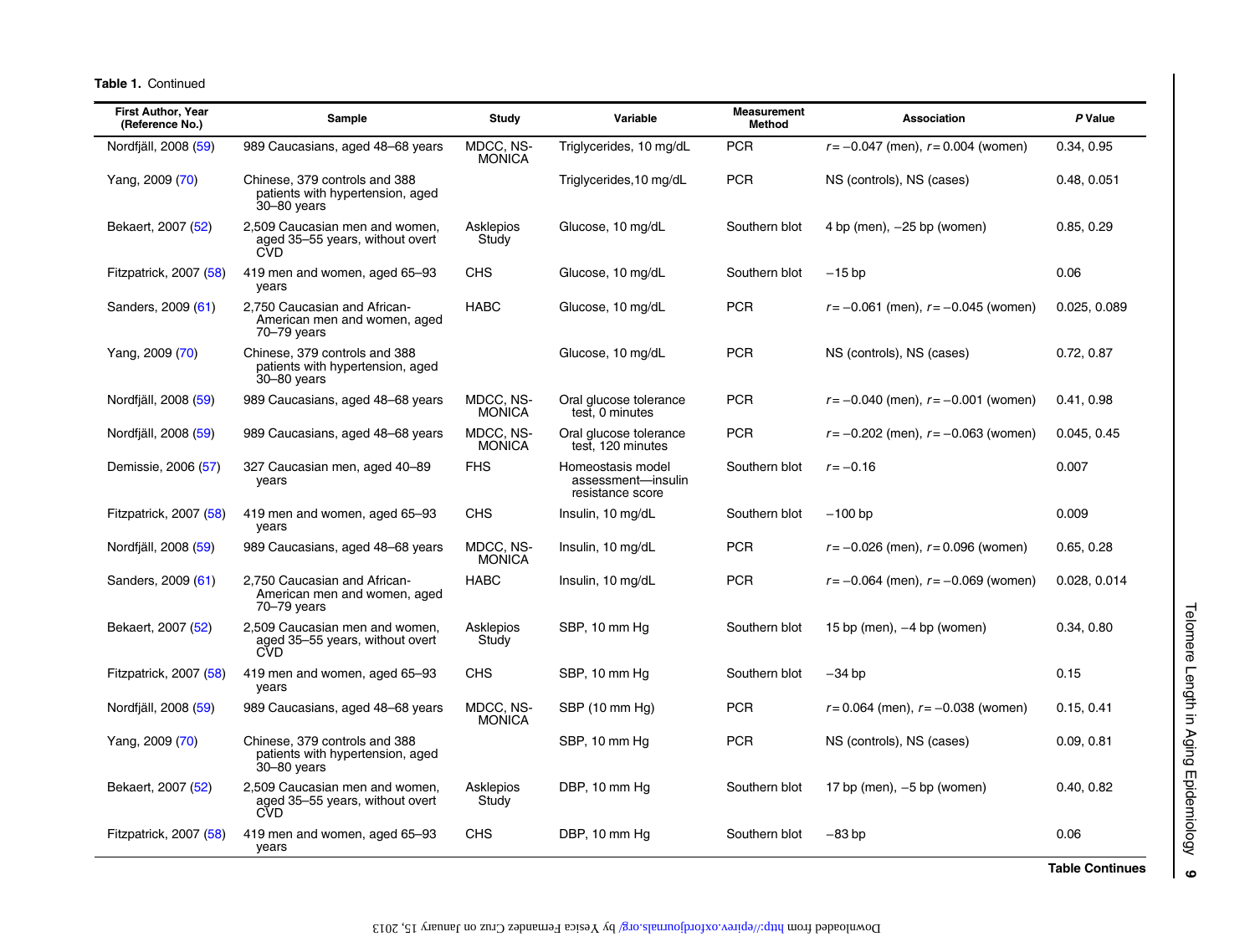**Table 1. Continued** 

| First Author, Year<br>(Reference No.) | <b>Measurement</b><br><b>Sample</b><br>Study<br>Variable<br>Method                                         |                            | Association                                     | P Value       |                                                     |              |
|---------------------------------------|------------------------------------------------------------------------------------------------------------|----------------------------|-------------------------------------------------|---------------|-----------------------------------------------------|--------------|
| Nordfjäll, 2008 (59)                  | 989 Caucasians, aged 48-68 years                                                                           | MDCC, NS-<br><b>MONICA</b> | DBP (10 mm Hq)                                  | <b>PCR</b>    | $r = 0.013$ (men), $r = 0.010$ (women)              | 0.77, 0.82   |
| Yang, 2009 (70)                       | Chinese, 379 controls and 388<br>patients with hypertension, aged<br>30-80 years                           |                            | DBP, 10 mm Hq                                   | <b>PCR</b>    | NS (controls), NS (cases)                           | 0.08, 0.69   |
| Benetos, 2001 (53)                    | 193 Caucasian men and women,<br>aged 54-58 years, not on<br>hypertensive medication                        |                            | Pulse pressure, mm Hg                           | Southern blot | $-3.7/\text{TRF}$ (men), $0.4/\text{TRF}$ (women)   | $0.005$ , NS |
| Nordfjäll, 2008 (59)                  | 989 Caucasians, aged 48-68 years                                                                           | MDCC, NS-<br><b>MONICA</b> | Pulse pressure, mm Hg                           | <b>PCR</b>    | $r = 0.075$ (men), $-0.056$ (women)                 | 0.09, 0.23   |
| Benetos, 2001 (53)                    | 193 Caucasian men and women,<br>aged 54-58 years, not on<br>hypertensive medication                        |                            | Pulse wave velocity,<br>meters/second           | Southern blot | $-0.5/\text{TRF}$ (men), $-0.2/\text{TRF}$ (women)  | 0.047, NS    |
| Benetos, 2004 (54)                    | 163 men, aged 58-65 years, with<br>chronic treated essential<br>hypertension                               |                            | Presence of carotid artery<br>plaque            | Southern blot | -0.22 TRF length with presence of<br>carotid plaque | < 0.05       |
| De Meyer, 2009 (71)                   | 2,509 Caucasian men and women,<br>aged 35-55 years, without overt<br><b>CVD</b>                            | Asklepios<br>Study         | Presence of carotid artery<br>plaque            | Southern blot | –0.006/TRF (men), –0.202/TRF<br>(women)             | 0.96, 0.09   |
| De Meyer, 2009 (71)                   | 2,509 Caucasian men and women,<br>aged 35–55 years, without overt<br>CVD                                   | Asklepios<br>Study         | Presence of femoral artery<br>plaque            | Southern blot | $-0.101/TRF$ (men), $-0.251/TRF$<br>(women)         | 0.28, 0.02   |
| De Meyer, 2009 (71)                   | 2,509 Caucasian men and women,<br>aged 35–55 years, without overt<br>CVD                                   | Asklepios<br>Study         | Presence of carotid or<br>femoral plaque        | Southern blot | –0.083/TRF (men), –0.243/TRF<br>(women)             | 0.36, 0.01   |
| Fitzpatrick, 2007 (58)                | 419 men and women, aged 65–93<br>vears                                                                     | <b>CHS</b>                 | Common carotid intima-<br>media thickness, mm   | Southern blot | –260 bp                                             | 0.10         |
| Fitzpatrick, 2007 (58)                | 419 men and women, aged 65–93<br>years                                                                     | CHS                        | Internal carotid intima-<br>media thickness, mm | Southern blot | $-110$ bp                                           | 0.07         |
| O'Donnell, 2008 (64)                  | 1,062 Caucasian men and women,<br>aged 33-86 years                                                         | <b>FHS</b>                 | Internal carotid intima-<br>media thickness, mm | Southern blot | $r = -0.055$                                        | 0.15         |
| De Meyer, 2009 (71)                   | 2,509 Caucasian men and women,<br>aged 35-55 years, without overt<br>CVD                                   | Asklepios<br>Study         | Femoral intima-media<br>thickness, mm           | Southern blot | –0.004/TRF (men), 0.000/TRF<br>(women)              | 0.73, 0.99   |
| De Meyer, 2009 (71)                   | 2,509 Caucasian men and women,<br>aged 35-55 years, without overt<br>CVD                                   | Asklepios<br>Study         | Carotid intima-media<br>thickness, mm           | Southern blot | -0.003/TRF (men), -0.003/TRF<br>(women)             | 0.54, 0.40   |
| Fitzpatrick, 2007 (58)                | 419 men and women, aged 65–93<br>years                                                                     | CHS                        | Ankle-brachial index                            | Southern blot | 270 bp                                              | 0.09         |
| Mainous, 2010 (72)                    | 325 adults, aged 40–64 years, free<br>of diagnosed diabetes, coronary<br>heart disease, stroke, and cancer |                            | Coronary artery calcium                         | <b>PCR</b>    | $r = -0.15$                                         | 0.009        |
| Brouilette, 2003 (55)                 | 203 cases with MI before the age of<br>50 years; 180 controls                                              |                            | MI before the age of 50<br>years                | Southern blot | $-300$ bp                                           | < 0.0001     |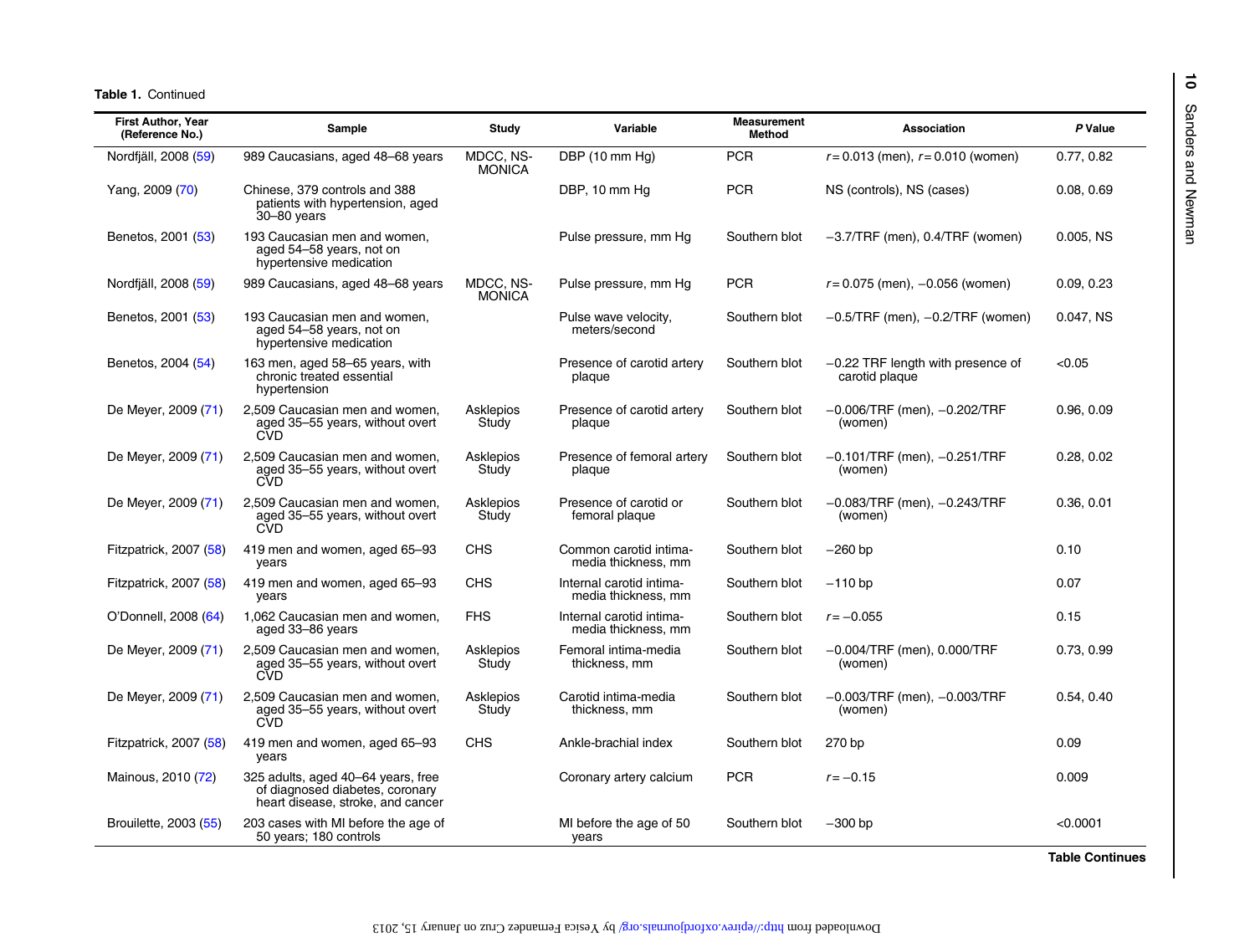|  |  | <b>Table 1. Continued</b> |
|--|--|---------------------------|
|--|--|---------------------------|

| First Author, Year<br>(Reference No.) | Sample                                                                                 | <b>Study</b>       | Variable                             | <b>Measurement</b><br>Method | Association                              | P Value        |
|---------------------------------------|----------------------------------------------------------------------------------------|--------------------|--------------------------------------|------------------------------|------------------------------------------|----------------|
| Honig, 2006 (91)                      | 125 demented cases, 132<br>nondemented controls, aged 66-<br>103 years                 | <b>WHICAP</b>      | Dementia                             | <b>PCR</b>                   | $-0.058$ T/S                             | 0.034          |
| Honig, 2006 (91)                      | 125 demented cases, 132<br>nondemented controls, aged 66-<br>103 years                 | <b>WHICAP</b>      | Apo $\varepsilon$ 4 allele, $\geq$ 1 | <b>PCR</b>                   | $-0.042$ T/S                             | <b>NS</b>      |
| Yaffe, 2011 (90)                      | 2,734 nondemented Caucasian and<br>African-American men and<br>women, aged 70-79 years | <b>HABC</b>        | Apo ε4 allele, $\geq$ 1              | <b>PCR</b>                   | N/A                                      | 0.16           |
| Yaffe, 2011 (90)                      | 2,734 nondemented Caucasian and<br>African-American men and<br>women, aged 70-79 years | <b>HABC</b>        | 3MS                                  | <b>PCR</b>                   | N/A                                      | 0.28           |
| Yaffe, 2011 (90)                      | 2,734 nondemented Caucasian and<br>African-American men and<br>women, aged 70-79 years | <b>HABC</b>        | Digit Symbol Substitution<br>Test    | <b>PCR</b>                   | N/A                                      | 0.02           |
| Valdes, 2007 (82)                     | 2,150 Caucasian women twins,<br>aged 18-80 years                                       | TwinsUK            | Femoral neck BMD                     | Southern blot                | $r = 0.040$                              | 0.052          |
| Valdes, 2007 (82)                     | 2,150 Caucasian women twins,<br>aged 18-80 years                                       | TwinsUK            | Forearm BMD                          | Southern blot                | $r = 0.054$                              | 0.013          |
| Valdes, 2007 (82)                     | 2,150 Caucasian women twins,<br>aged 18-80 years                                       | TwinsUK            | Spine BMD                            | Southern blot                | $r = 0.058$                              | 0.005          |
| Sanders, 2009 (61)                    | 2.750 Caucasian and African-<br>American men and women, aged<br>70–79 years            | <b>HABC</b>        | Hip BMD                              | <b>PCR</b>                   | $r = -0.017$ (men), $r = -0.007$ (women) | 0.53, 0.79     |
| Sanders, 2009 (61)                    | 2,750 Caucasian and African<br>American men and women, aged<br>$70 - 79$ years         | <b>HABC</b>        | Femoral neck BMD                     | <b>PCR</b>                   | $r = -0.003$ (men), $r = -0.016$ (women) | 0.92, 0.55     |
| Tang, 2010 (62)                       | 963 Chinese men and 904 Chinese<br>women, age $\geq 65$ years                          | TwinsUK            | Femoral neck BMD                     | <b>PCR</b>                   | 3 bp (men), -1 bp (women)                | 0.11, 0.46     |
| Tang, 2010 (62)                       | 963 Chinese men and 904 Chinese<br>women, aged $\geq$ 65 years                         |                    | Hip BMD                              | <b>PCR</b>                   | 2 bp (men), 0 bp (women)                 | 0.42, 0.99     |
| Bekaert, 2007 (52)                    | 2,509 Caucasian men and women,<br>aged 35-55 years, without overt<br>CVD               | Asklepios<br>Study | IL-6 (highest half)                  | Southern blot                | $-133$ bp (men), $-83$ bp (women)        | < 0.01, > 0.05 |
| Fitzpatrick, 2007 (58)                | 419 men and women, aged 65-93<br>vears                                                 | <b>CHS</b>         | IL-6, pg/mL                          | Southern blot                | $-50$ bp                                 | 0.03           |
| Sanders, 2009 (61)                    | 2,750 Caucasian and African-<br>American men and women, aged<br>70–79 years            | <b>HABC</b>        | $IL-6$                               | <b>PCR</b>                   | $r = -0.074$ (men), $r = -0.008$ (women) | 0.008, 0.77    |
| Fitzpatrick, 2007 (58)                | 419 men and women, aged 65-93<br>vears                                                 | <b>CHS</b>         | CRP, mg/L                            | Southern blot                | $-59bp$                                  | 0.02           |
| Richards, 2007 (80)                   | 2,160 Caucasian women twins,<br>aged 18-79 years                                       | TwinsUK            | <b>CRP</b>                           | Southern blot                | $r = -0.05$                              | 0.0009         |
| Richards, 2008 (79)                   | 1,319 Caucasian twins, aged 18–81<br>years                                             | TwinsUK            | <b>CRP</b>                           | Southern blot                | $r = -0.02$                              | < 0.05         |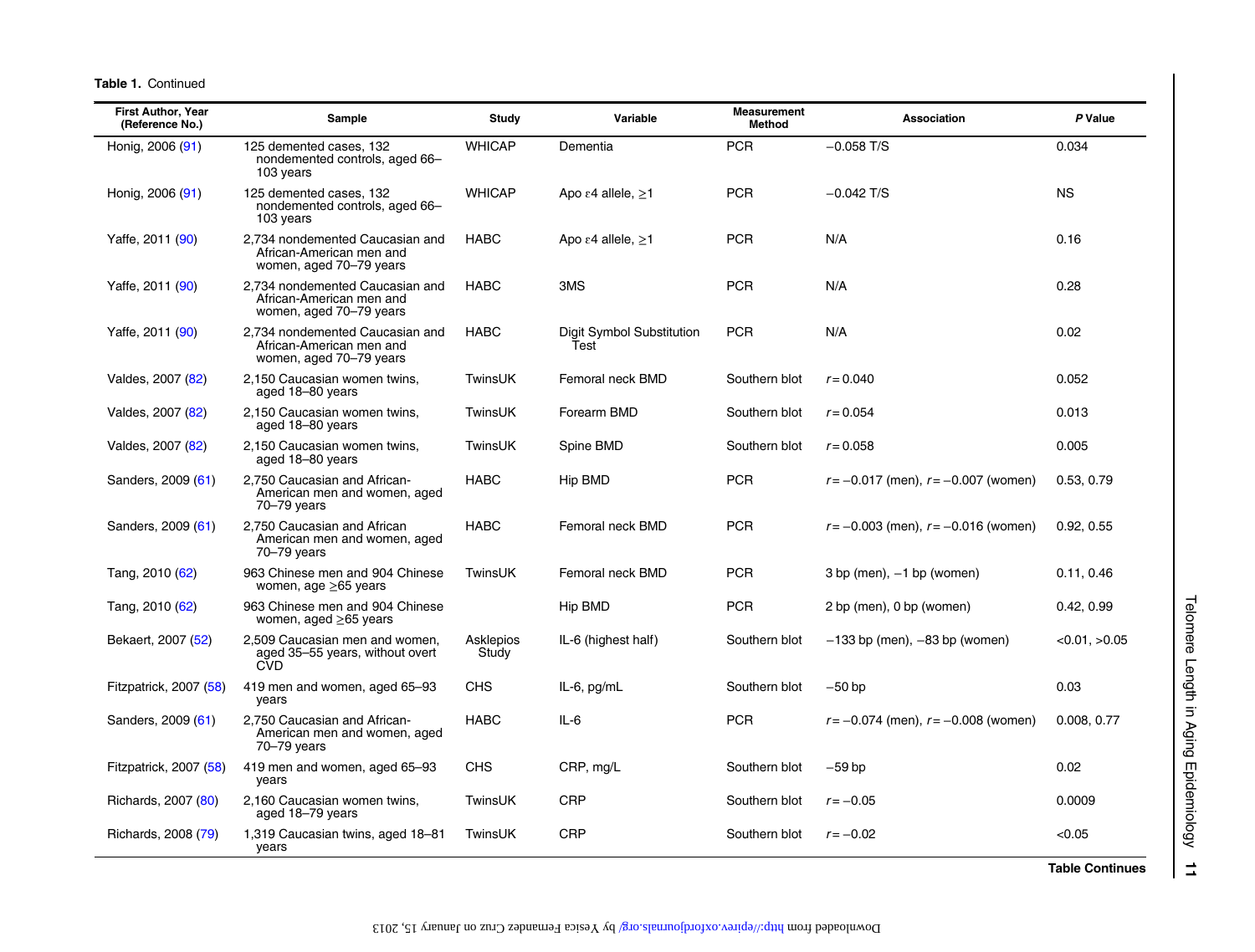| First Author, Year<br>(Reference No.) | Sample                                                                          | Study              | Variable                                                 | Measurement<br>Method   | Association                                                                                                                                                                              | P Value     |
|---------------------------------------|---------------------------------------------------------------------------------|--------------------|----------------------------------------------------------|-------------------------|------------------------------------------------------------------------------------------------------------------------------------------------------------------------------------------|-------------|
| Sanders, 2009 (61)                    | American men and women, aged<br>2.750 Caucasian and African-<br>$70 - 79$ years | HABC               | <b>CRP</b>                                               | 90<br>P                 | $r = -0.051$ (men), $r = 0.004$ (women)                                                                                                                                                  | 0.063, 0.88 |
| Demissie, 2006 (57)                   | 327 Caucasian men, aged 40-89<br>years                                          | FHS<br>H           | 8-epi-prostaglandin F $_{2\alpha}$<br>soprostane urinary | Southern blot $r=-0.16$ |                                                                                                                                                                                          | 0.005       |
| Bekaert, 2007 (52)                    | 2,509 Caucasian men and women,<br>aged 35-55 years, without overt<br>Š          | Asklepios<br>Study | Homocysteine                                             | Southem blot            | Data not shown                                                                                                                                                                           | 50.25       |
| Richards, 2008 (79)                   | 1,319 Caucasian twins, aged 18-81<br>vears                                      | TwinsUK            | Homocysteine (highest<br>tertile)                        | Southern blot -111 bp   |                                                                                                                                                                                          | 0.004       |
|                                       |                                                                                 |                    |                                                          |                         | Abbreviations: BHS. Bogalusa Heart Study: BMD, bone mineral density: BMI, body mass index (weight (kn)/height (m) <sup>2</sup> ); bp. base pairs: CHS. Cardiovascular Health Study: CRP. |             |

**Table 1. Continued** 

Continued

myocardial infarction; 3MS, Modified Mini-Mental Status Examination; N/A, not available; NHLBI-FHS, National Heart, Lung, and Blood Institute Family Heart Study; NS, not significant; NS-MCNICA, Northern Sweden Monitoring of Trends and Determinants in Cardiovascular Diseases; PCR, polymerase chain reaction; SBP, systolic blood pressure; TRF, terminal telomere repeat oopy number to single copy gene copy number; UK, United Kingdom; WHICAP, Washington Heights-Inwood Columbia Aging Project; Abbreviations: BHS, Bogalusa Heart Study; BMD, bone mineral density; BMI, body mass index (weight (kg)/height (m)2); bp, base pairs; CHS, Cardiovascular Health Study; CRP, C-reactive protein; CVD, cardiovascular disease; DBP, diastolic blood pressure; FHS, Framingham Heart Study; HABC, Health, Aging, and Body Composition Study; HDL, high density lipoprotein; IL-6, interleukin-6; LDL, low density lipoprotein; MDCC, Malmö Diet and Cancer Cohort; MESA, Multi-Ethnic Study of Atherosclerosis; MET, metabolic equivalent of task; MI, myocardial infarction; 3MS, Modified Mini–Mental Status Examination; N/A, not available; NHLBI-FHS, National Heart, Lung, and Blood Institute Family Heart Study; NS, not significant; NS-MONICA, Northern Sweden Monitoring of Trends and Determinants in Cardiovascular Diseases; PCR, polymerase chain reaction; SBP, systolic blood pressure; TRF, terminal restriction fragment; T/S, ratio of telomere repeat copy number to single copy gene copy number; UK, United Kingdom; WHICAP, Washington Heights-Inwood Columbia Aging Project; ipoprotein; IL-6, interleukin-6; LDL, low density lipoprotein; MDCC, Malmö Diet and Cancer Cohort; MESA, Multi-Ethnic Study of Atherosclerosis; MET, metabolic equivalent of task; MI WOSCOPS, West of Scotland Coronary Prevention Study. **NOSCOPS, West of Scotland Coronary Prevention Study** restriction fragment; T/S, ratio of

[\(21](#page-17-0), [52,](#page-18-0) [54,](#page-18-0) [55](#page-18-0), [57,](#page-18-0) [58](#page-18-0), [64,](#page-18-0) [73](#page-18-0)–[77](#page-18-0)) and have posited a mechanism for this association [\(78](#page-18-0)). This mechanism hinges on inflammation, whereby with greater inflammation there would be increased demand for hematopoietic cells, which would propagate up the lineage chain until it included hematopoietic stem cells. Increased stem cell division would lead to progressively shorter telomeres in both stem cells and differentiated cells that continued to divide in the periphery (e.g., lymphocytes). In total, the hematopoietic pool would "age" as the population of cells edged closer to senescence. Thus, with age and inflammation, there would be less division of circulating hematopoietically derived cells and epithelial progenitor cells, which would then be less able to maintain the vascular wall in response to oxidative stress and plaque growth ([78](#page-18-0)). This effect would be augmented by oxidative stress, which is heightened in the setting of atherosclerosis and which accelerates LTL shortening directly because of the susceptibility of the telomere nucleotide sequence to oxidation [\(78](#page-18-0)). Because oxidative stress and inflammation are associated with atherosclerosis and because there are consistent associations between markers of oxidation and inflammation (e.g., interleukin-6, C-reactive protein, homocysteine, isoprostane urinary 8-epi-prostaglandin  $F_{2\alpha}$ ) and shorter LTL [\(52](#page-18-0), [57](#page-18-0), [58,](#page-18-0) [61,](#page-18-0) [79](#page-18-0), [80](#page-18-0)), atherosclerosis and shorter LTL might be noncausally linked via oxidation's acceleration of LTL shortening. These mechanisms are hypothetical and have not been proved true.

Several age-related changes are not associated with LTL. Pulmonary function  $(66, 81)$  $(66, 81)$  $(66, 81)$  and bone mineral density  $(61, 61)$  $(61, 61)$ [62,](#page-18-0) [82\)](#page-18-0), markers of specific tissues that decline in function and degrade in structure with age independent of disease, are likely not associated or are only weakly associated with LTL. Self-reported physician diagnosis of cataract ( per 1,000-base pair LTL, odds ratio = 0.95, 95% confidence interval (CI): 0.89, 1.01) and incident cataract surgery ( per 1,000-base pair LTL, hazard ratio (HR) = 1.02, 95% CI: 0.94, 1.10) were not associated with LTL in the Health, Aging, and Body Composition Study, though older adults with highly transparent lenses measured by objective means had markedly longer LTL (5,700 base pairs) than older adults with any lens opacity (4,770 base pairs) (odds ratio = 0.47, 95% CI: 0.22, 1.02) ([83\)](#page-18-0). Grip strength, a marker of physical function, has not been associated with LTL [\(66](#page-18-0), [81](#page-18-0), [84](#page-19-0)). An association between LTL and cognitive function is equivocal. In 382 women not diagnosed with dementia or cognitive impairment, shorter LTL was independently associated with worse episodic memory and associated learning  $(P = 0.032)$ , recognition memory for nonverbal patterns ( $P = 0.007$ ), and working memory capacity ( $P = 0.003$ ) ([85\)](#page-19-0). These findings were corroborated by data from the Nurses' Health Study ([86\)](#page-19-0) and a hospitalbased case-control study ([87\)](#page-19-0) but not by a cohort of 449 inpatients in which there was no difference in LTL between patients who were cognitively normal, had mild cognitive impairment, or were demented [\(88](#page-19-0)). In an Australian study with several hundred middle- and older-age participants, there were few associations between tests of cognitive function and LTL, positive associations were small in magnitude, and some were even in the opposite direction from what was hypothesized ([89\)](#page-19-0). A report from the Health,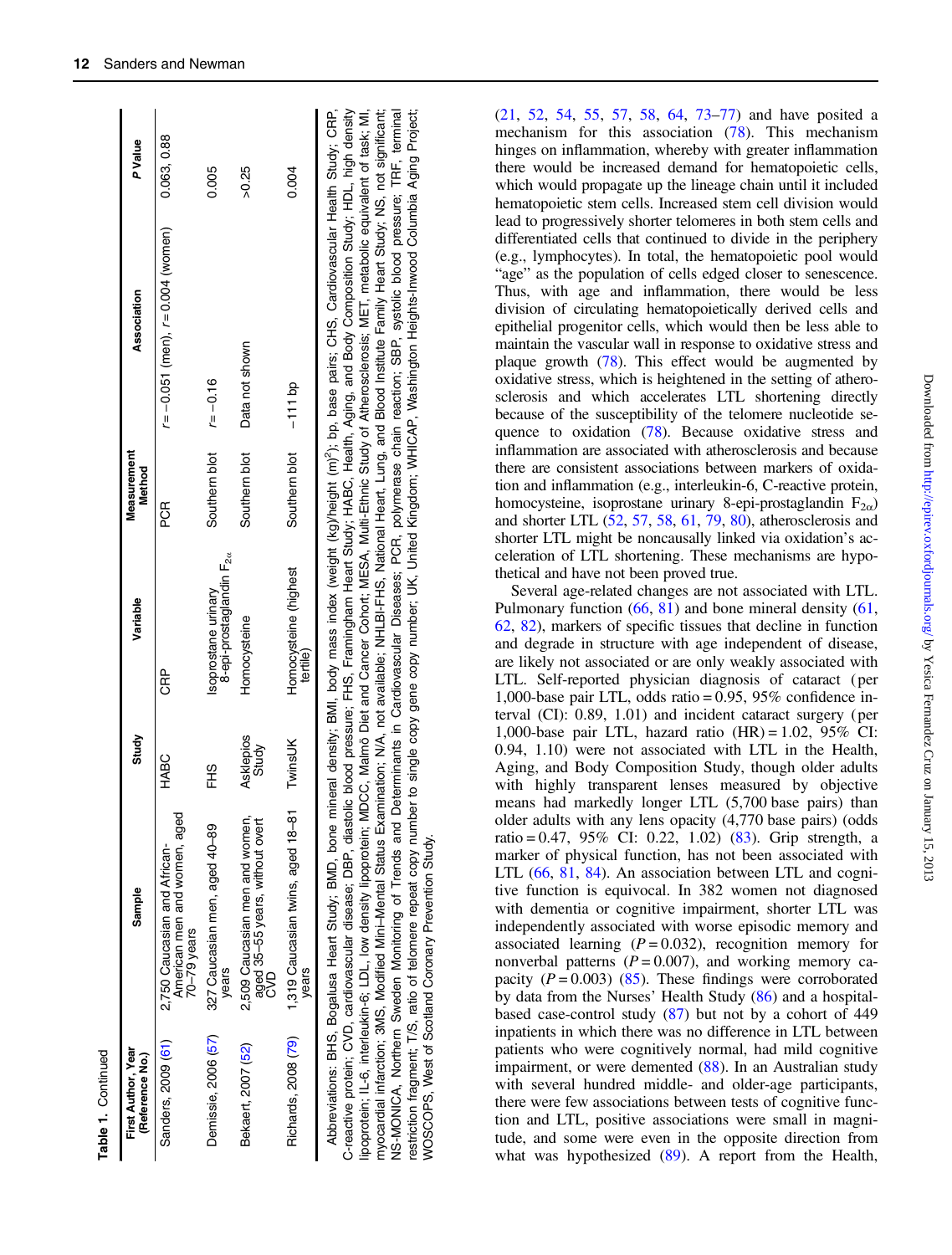Aging, and Body Composition Study, where LTL was examined in association with cognitive function in 2,734 nondemented community-dwelling older adults, provided inconclusive results [\(90](#page-19-0)). At baseline, longer LTL was associated with a better Digit Symbol Substitution Test score (36.4, 34.9, and 34.4 points for groups of long, medium, and short LTL;  $P < 0.01$ ) but not with change in score. However, 7-year Modified Mini-Mental Status Examination change scores were lower among those with longer telomere length ( $-1.7$  points vs.  $-2.5$  and  $-2.9$ ;  $P = 0.01$ ). Furthermore, LTL is likely not associated with the apolipoprotein E (ApoE) genotype, the strongest genetic risk factor for Alzheimer's disease [\(90](#page-19-0), [91](#page-19-0)).

Because disease can be undiagnosed and can exist in several tissues simultaneously, LTL was studied in association with an index of disease burden that had been shown previously to be a strong predictor of death and incident disability independent of age, sex, race, and diagnosed disease ([92\)](#page-19-0). The index of disease burden tabulates agerelated chronic disease in 5 physiological systems regardless of diagnosis and includes measurement of carotid intima-media thickness, lung vital capacity, white matter grade, cystatin C, and fasting glucose. To the extent that an index across systems might capture an underlying propensity to age-related changes in all systems, a marker of fundamental aging processes such as LTL should be associated with it. LTL was associated with this index of disease burden ( $\beta = -132$  (standard error, 47) base pairs;  $P < 0.01$  for each standard deviation in disease burden score) but not with a count of diagnosed chronic conditions ([93](#page-19-0)). This departure from studying individual diagnosed conditions might indicate that LTL could illustrate widespread incremental changes in structure or function in older adults independent of diagnosed disease, but this hypothesis requires corroboration.

Telomere length has been used in several epidemiologic studies as a predictor of lifespan or death (Table [2](#page-13-0)). Cawthon et al. [\(94](#page-19-0)) first reported an association between shorter LTL and increased risk of death in individuals aged  $≥60$  years (HR = 1.86, 95% CI: 1.22, 2.83). In that study, the increased mortality rate was specifically due to higher rates of death from heart disease  $(HR = 3.18, 95\% \text{ CI: } 1.36,$ 7.45) and infectious disease (HR = 8.54, 95% CI: 1.52, 47.9), although the sample size was small  $(n = 143)$ . Since that report was published, 5 other studies have found that shorter LTL is associated with an increased mortality rate [\(95](#page-19-0)–[99](#page-19-0)), and 5 have not ([58,](#page-18-0) [66,](#page-18-0) [100](#page-19-0)–[102](#page-19-0)). Of note, Epel et al. ([97\)](#page-19-0) found that shorter LTL was associated with cardiovascular disease-specific death in women  $(HR = 2.3,$ 95% CI: 1.0, 5.3) but not in men (HR = 1.2, 95% CI: 0.6, 2.6) and not with overall death. In most of these studies, models have been minimally adjusted, typically only for age and occasionally for sex or race. Differences in measurement methods for LTL (Southern blot vs. quantitative PCR) could contribute to inconsistency between studies. Furthermore, with increasing age, the variability in LTL in a population can decrease  $(100, 101)$  $(100, 101)$  $(100, 101)$  $(100, 101)$  $(100, 101)$ . Because these studies were conducted in individuals who were on average older than 60 years, it is possible that the studies had reduced power to detect associations between LTL and death. In

sum, LTL seems to be weakly associated with overall risk of death and possibly more strongly with cardiovascular disease- or infectious disease-specific death.

Finally, several longitudinal studies have been conducted to determine predictors of change in LTL over time (Table [3\)](#page-15-0) ([73,](#page-18-0) [97](#page-19-0), [98](#page-19-0), [103](#page-19-0)–[106](#page-19-0)). In these studies, time between samples of LTL ranged from 2.5 to 10 years. All except one  $(73)$  $(73)$  relied on quantitative PCR to measure LTL. All found that baseline LTL was the strongest and often the only predictor of the subsequent LTL measurement, and several noted that 11%–34% of the population increased in LTL during the time period [\(73](#page-18-0), [98](#page-19-0), [103](#page-19-0), [105](#page-19-0), [106\)](#page-19-0). In patients with stable coronary artery disease, Farzaneh-Far et al. [\(105](#page-19-0)) found that higher omega-3 fatty acid levels were associated with less decline in LTL, although this has not been replicated.

Although studies of changes in LTL have the potential to provide the strongest evidence for what LTL might reflect in humans, those published to date have substantial methodological flaws [\(49](#page-18-0), [107](#page-19-0)). In particular, the time between telomere measurements was short, which resulted in small changes in mean LTL during the follow-up period. If telomere attrition in late life is approximately 30–100 base pairs per year [\(49](#page-18-0)), 5 years of change would result in only 150–500 base pairs of shortening, which was generally observed in these longitudinal studies. Given that interindividual variation in LTL is approximately 5,000–10,000 base pairs (depending on the mean age of the population) and that most longitudinal studies of LTL change have used quantitative PCR for measurement (which has a higher coefficient of variation) and have had a small sample size, it is highly likely that these studies were underpowered to detect possible associations between change in LTL and outcomes because of the degree of measurement variability. In fact, it is possible that the changes in LTL observed during the follow-up periods were partly or mostly artifacts from measurement error ([49\)](#page-18-0). Furthermore, the change in LTL is not necessarily independent of the baseline length [\(108](#page-19-0)). If the change is partly conditioned on the baseline value, spurious associations can be found between the baseline length and the change, which can also obscure other associations by accounting for a large part of the variance in the change. Longitudinal studies with much longer follow-up times and larger sample sizes are necessary to convincingly determine predictors of change in LTL and what change in LTL might predict.

# CONCLUSIONS AND RECOMMENDATIONS FOR DESIGN OF FUTURE EPIDEMIOLOGIC STUDIES ON TELOMERE LENGTH

Is telomere length a biomarker of aging? With regard to measurement, telomere length can be assayed with minimal harm to humans, but advances must be made in measurement methods to achieve reproducibility, accuracy, and efficiency simultaneously. With regard to biological plausibility and predicting the rate of aging, data derived from in vitro and in vivo studies strongly suggest that telomere length reflects levels of cellular senescence and oxidative stress, but data from epidemiologic and clinical studies are less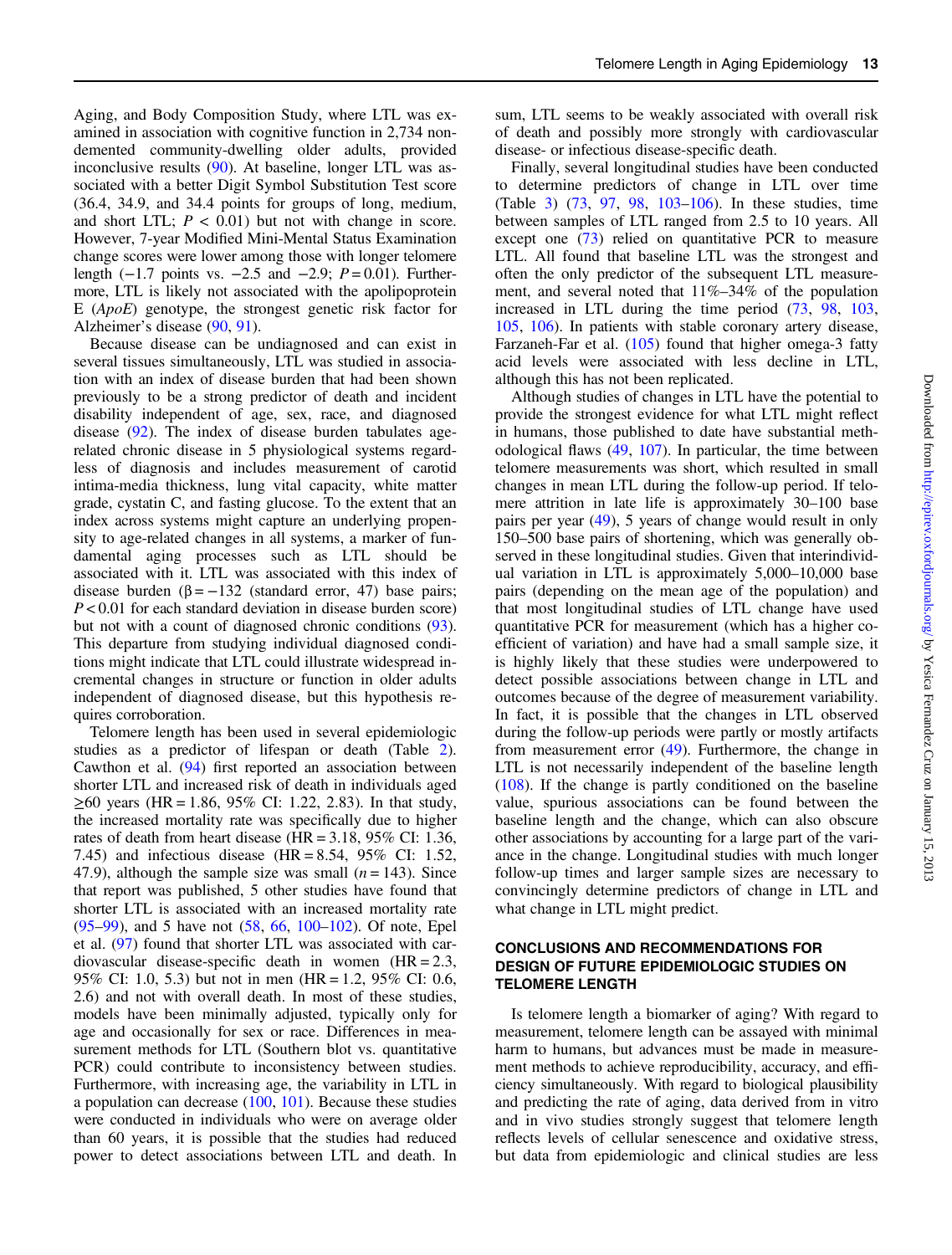First Author, Year First Author, Year **No. Accord Study** No. Measurement<br>(Reference No.) **Study** No. Method Population<br>
Mean Age Deviation Deviation, years Followup, years Mean (SD) Association Ethnicity Gender Age, years Age Range, years Cawthon, 2003 ([94\)](#page-19-0) Utah residents 143 PCR Caucasian Men/ womenN/A 60–97 15 HR for death for bottomhalf of LTL vs. top half =  $1.86$  (95% CI: 1.22, 2.83); HR for cardiac death  $= 3.18$  (95% CI: 1.36, 7.45); HR for infectious  $death = 8.54$  (95% CI: 1.52, 47.9) Martin-Ruiz, 2005 [\(100\)](#page-19-0) Leiden 85-plus Study 598 PCR Dutch Men/ women89.8 85–101 14 LTL not associated withrates of all-cause, cardiac, infectious, or cancer mortality (all  $P >$ 0.4) Bischoff, 2006 ([101](#page-19-0)) Longitudinal Study of Aging Danish Twins, Danish 1905 Cohort Study, Longitudinal Danish Centenarian**Study** 812 Southernblot Danish Men/women82 73–101 8 HR for death per 1-kb shorter LTL, men  $= 0.97$ (95% CI: 0.83, 1.14); women <sup>=</sup> 0.93 (95% CI: 0.85, 1.03) Harris, 2006 ([66\)](#page-18-0) Lothian Birth Cohort 190 PCR Scottish Men/ women79.1 0.6 5 LTL dead subjects <sup>=</sup> 6.40 (SD, 1.61); LTL alive  $subjects = 6.68$  (SD, 1.72); HR for death not significant Bakaysa, 2007 ([96\)](#page-19-0) Swedish Twin Registry 700 Southern blotSwedish twin pairs Men/women78.8 7.8 6.9 (3.1) HR for death for twins with shortest LTL vs. twinswith longest  $LTL = 2.8$ (95% CI: 1.1, 7.3) Fitzpatrick, 2007 [\(58](#page-18-0)) Cardiovascular Health**Study** 419 Southernblot Caucasian/African AmericanMen/women74.2 5.2 10 HR for death per 1-kb shorter  $LTL = 1.22$  (95%) CI: 0.91, 1.63) Kimura, 2008 ([95](#page-19-0)) Danish Twin Registry 548 Southern blotSame-sex DanishtwinsMen/ women73–94 10 Overall intrapair comparison for 204 same-sex twin pairs in which 1 or both co-twins  $died = 0.56, P = 0.08;$ using mode of  $LTL = 0.60, P = 0.006;$ using shortest 25%  $LTL = 0.59, P = 0.014$ Ehrlenbach, 2009 [\(98](#page-19-0)) Bruneck Study 510 PCR Italian Men/ women62 53–71 10 T/S ratio of 1.37 for living subjects longer than the T/S ratio of 0.98 for deceased subjects, P <sup>&</sup>lt; 0.05

#### <span id="page-13-0"></span>Table 2. Studies of the Association of Leukocyte Telomere Length With Mortality Rate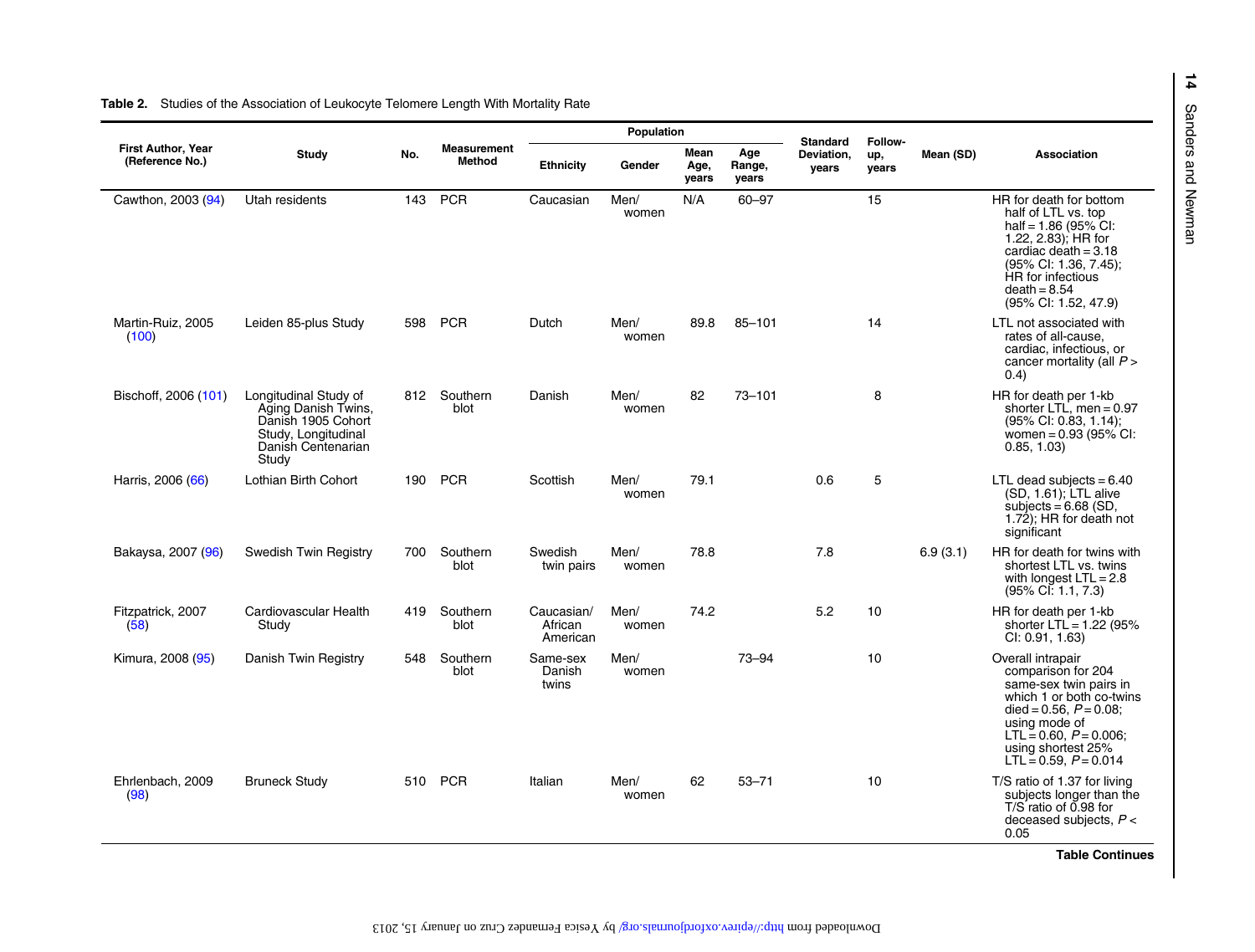Table 2. Continued Continued

|                                       |                                                 |       |                       |                                   | Population    |                              |                        |                                        |                         |           |                                                                                                                                                                                                                          |
|---------------------------------------|-------------------------------------------------|-------|-----------------------|-----------------------------------|---------------|------------------------------|------------------------|----------------------------------------|-------------------------|-----------|--------------------------------------------------------------------------------------------------------------------------------------------------------------------------------------------------------------------------|
| First Author, Year<br>(Reference No.) | Study                                           | ġ     | leasurement<br>Method | Ethnicity                         | Gender        | years<br><b>Mean</b><br>Age, | Age<br>Range,<br>years | <b>Standard</b><br>Deviation,<br>years | Follow-<br>up,<br>years | Mean (SD) | Association                                                                                                                                                                                                              |
| Epel, 2009 (97)                       | MacArthur Health Aging<br>Study                 | 236   | PCR <sub>1</sub>      | Caucasian                         | women<br>Men/ | 73.7                         | $52 - 22$              |                                        | $\frac{1}{2}$           |           | mortality not significant;<br>odds ratio for<br>cardiovascular death of<br>women = $2.3$ (95% CI:<br>1.0, 5.3)<br>Odds ratio for overall                                                                                 |
| Njajou, 2009 (102)                    | Health, Aging, and<br>Body Composition<br>Study | 2,721 | PCR                   | Caucasian/<br>African<br>American | women<br>Men/ | 74                           | $52 - 02$              |                                        | ₽                       |           | shorter LTL = 1.0 (95%<br>Cl: 0.9, 1.1)<br>HR for death per 1-kb                                                                                                                                                         |
| Fitzpatrick, 2011<br>(99)             | Cardiovascular Health<br>Study                  | 1,136 | Southern<br>blot      | Caucasian/<br>American<br>African | women<br>Men/ | 73.9                         |                        | 4.7                                    | _<br>∞                  |           | quartile LTL vs. longest<br>quartile LTL = 1.61<br>(95% Cl: 1.22, 2.12);<br>HR for cardiac<br>death = 1.82 (95% CI:<br>0.95, 3.49); HR for<br>infectious death = 2.80<br>HR for death of shortest<br>95% CI: 1.32, 5.94) |

Abbreviations: CI, confidence interval; HR, hazard ratio; kb, kilobase pairs; LTL, leukocyte telomere length; N/A, not available; PCR, polymerase chain reaction; SD, standard deviation;

Abbreviations: Cl, confidence interval; HR, hazard ratio; kb, kilobase pairs; LTL, leukocyte telomere length; N/A, not available; PCR, polymerase chain reaction; SD, standard deviation;

T/S, ratio of telomere repeat copy number to single copy gene copy number.

Γ/S,

ratio of telomere repeat copy number to single copy gene copy number

conclusive. Although shorter LTL seems to be associated with older age, male gender, and Caucasian race, LTL has been inconsistently associated or not associated with other characteristics of aging or age-related chronic disease, including death. Inconsistency might be due partly to differences among study populations, measurement methods, and statistical modeling, although it also could imply that an association does not exist. Animal studies have provided important data on telomere dynamics and the impact of a minimum telomere length on organismal health, but because telomere length is highly species specific and alterations in model systems do not appear like normal aging, it is difficult to extrapolate conclusions from animal models to humans. Currently, it remains unknown whether, in human populations, telomere length is a biomarker of aging for a whole organism or a biomarker of aging in specific tissues. The data suggest that, overall, if telomere length is a biomarker of human aging, it is a weak biomarker with poor predictive accuracy compared with many traditional covariates.

Salient questions that remain unanswered include the following: What is the normal rate of telomere shortening in a human population? What is the variance in the rate of telomere shortening? Which is the most biologically relevant metric of telomere length: average length, shortest length, etc.? What risk factors accelerate telomere shortening, and what protective factors ameliorate shortening? Is the rate of telomere shortening predictive of speci fic age-associated outcomes or overall organismal aging measured by different constructs? If there truly is a dichotomy between aging and cancer, is telomere shortening the central regulator of this dichotomy? Is oxidation or in flammation the real connection between telomere length and aging? Answering these questions requires longitudinal measurement of telomere length, likely over decades, in well-characterized populations that measure social, behavioral, medical, and biological factors.

Because telomere length is heritable, shortens throughout life, can be in fluenced by unknown risk factors with unclear sensitive periods, and can affect aging differently over the life of an organism, it is an ideal candidate for life-course analysis. As it applies to chronic disease, lifecourse analysis is "the study of long-term effects on chronic disease risk of physical and social exposures during gestation, childhood, adolescence, young adulthood and later adult life. It includes studies of the biologic, behavioral, and psychosocial pathways that operate across an individual's life course, as well as across generations, to influence the development of chronic diseases" [\(109](#page-19-0), p. 285). Life-course analysis incorporates hierarchical, temporal, and path relations among exposures, outcomes, moderators, and mediators. A single factor can be included at different points along the model. If theoretical life-course models are operationalized and tested carefully, they have the potential to represent etiology more accurately. Followup of existing cohorts into advanced old age would allow epidemiologists to conduct life-course analyses for aging, particularly because retrospective ascertainment of lifecourse data is available to construct theoretical models [\(109](#page-19-0) , [110\)](#page-19-0). Studying telomere dynamics in human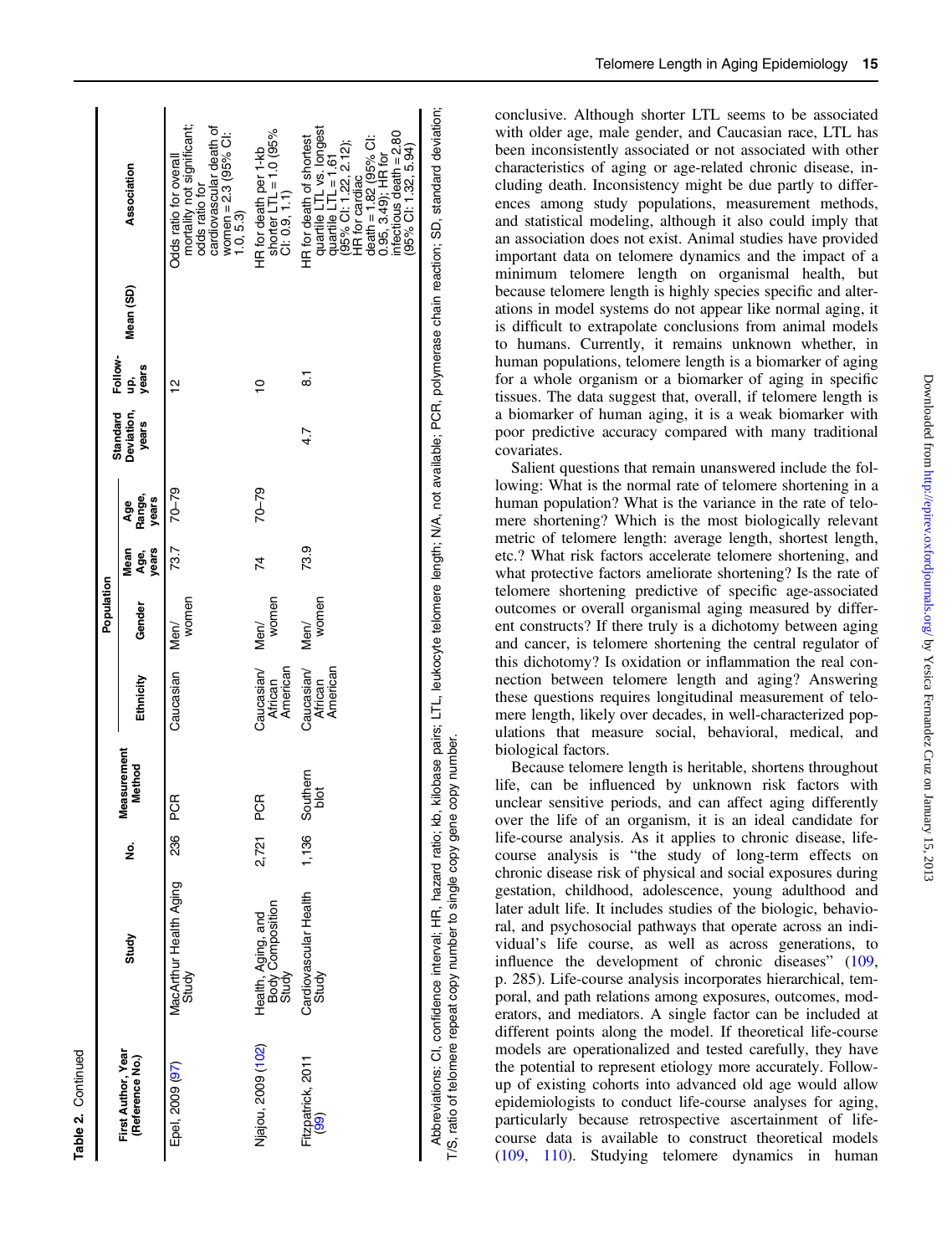|                                              |                                           |     |                                     |                                            | Population |                       |                        |                                              | <b>Attrition Rate.</b>                     |                                            |                                                                                                                                                                                |
|----------------------------------------------|-------------------------------------------|-----|-------------------------------------|--------------------------------------------|------------|-----------------------|------------------------|----------------------------------------------|--------------------------------------------|--------------------------------------------|--------------------------------------------------------------------------------------------------------------------------------------------------------------------------------|
| <b>First Author, Year</b><br>(Reference No.) | Study                                     | No. | <b>Measurement</b><br><b>Method</b> | <b>Ethnicity</b>                           | Gender     | Mean<br>Age,<br>vears | Age<br>Range,<br>years | <b>Baseline LTL.</b><br>kb                   | base pairs/<br>year                        | Years of<br>Follow-up                      | <b>Findings</b>                                                                                                                                                                |
| Aviv, 2009 (73)                              | Bogalusa Heart<br>Study                   | 635 | Southern blot                       | White/African<br>American                  | Men/women  | 31                    | $20 - 40$              | 7.3 (white),<br>7.8<br>(African<br>American) | 38 (white).<br>48<br>(African<br>American) | 6 (white).<br>5.7<br>(African<br>American) | 11% of participants<br>↑ LTL; baseline<br>LTL only<br>significant<br>predictor of<br>attrition                                                                                 |
| Epel, 2009 (97)                              | MacArthur<br><b>Health Aging</b><br>Study | 236 | <b>PCR</b>                          | White                                      | Men/women  | 74                    | $70 - 79$              | 4.7                                          | Not<br>reported                            | 2.5                                        | <b>Baseline LTL</b><br>strongest<br>predictor of<br>attrition; mortality<br>potentially<br>associated with<br>attrition                                                        |
| Nordfjäll, 2009<br>(103)                     | Swedish cancer<br>case-control<br>studies | 959 | <b>PCR</b>                          | Swedish<br>cancer<br>cases and<br>controls | Men/women  |                       | $30 - 61$              | $-{}^a$                                      |                                            | 10                                         | 34% participants<br>↑ LTL; baseline<br>LTL only<br>significant<br>predictor of<br>attrition                                                                                    |
| Ehrlenbach.<br>2009(98)                      | <b>Bruneck Study</b>                      | 510 | <b>PCR</b>                          | Italian                                    | Men/women  | 62                    | $53 - 71$              | 8.0                                          | 46                                         | 10                                         | 16% of participants<br>↑ LTL; baseline<br>LTL only<br>significant<br>predictor of<br>attrition                                                                                 |
| Farzaneh-Far,<br>2010<br>(104, 105)          | Heart and Soul<br>Study                   | 608 | <b>PCR</b>                          | Stable<br>coronary<br>artery<br>disease    | Men/women  | 66                    |                        | 5.5                                          | 42                                         | 5                                          | 23% of participants<br>↑ LTL; baseline<br>LTL strongest<br>predictor of<br>attrition; omega-<br>3, age, male<br>gender, and<br>waist/hip ratio<br>associated with<br>attrition |
| Houben, 2011<br>(106)                        | <b>Zutphen Elderly</b><br>Study           | 75  | <b>PCR</b>                          | Dutch                                      | Men        | 78                    | $73 - 91$              | 5                                            | 40                                         | $\overline{7}$                             | 16% of participants<br>↑ LTL: baseline<br>and follow-up<br>LTL significantly<br>correlated<br>$(r=0.51, P<$<br>0.001)                                                          |

#### <span id="page-15-0"></span>Table 3. Studies of Longitudinal Change in Leukocyte Telomere Length

Abbreviations: kb, kilobases; LTL, leukocyte telomere length; PCR, polymerase chain reaction.<br>ª —, no averages reported.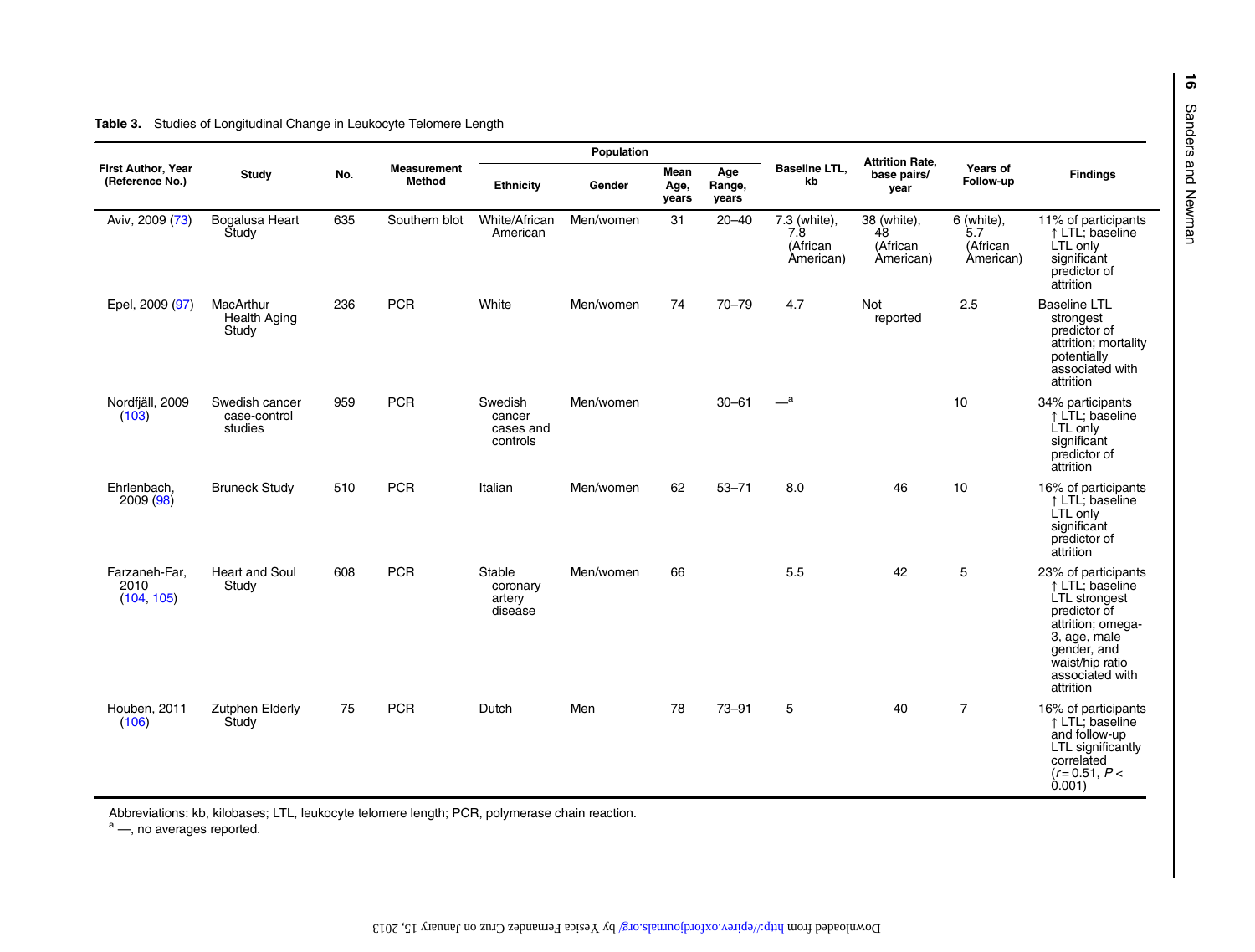<span id="page-16-0"></span>populations by using a life-course approach could be highly advantageous.

Another epidemiologic technique uncommonly applied to the study of telomere length is examining extreme populations, such as individuals with progeroid syndromes or centenarians. One often finds interesting associations at the extreme because there is a large difference between the mean of the general population and the mean of outliers. Gathering a small number of people at an extreme might create a more homogeneous phenotype, dampening the noise effect that can obscure associations and reduce statistical power. Progeroid syndromes (e.g., Werner's syndrome, Hutchinson-Gilford progeria syndrome, xeroderma pigmentosum) are often considered models of accelerated aging [\(111](#page-19-0)–[114](#page-19-0)). Progeroid syndromes are useful for studying the biology of aging because distinct molecular pathways are altered in these syndromes, providing clues to underlying mechanisms of how telomeres could influence aging. The drawbacks of studying progeroid syndromes are the small numbers of patients and that aspects of their phenotypic presentation are different from those of "normal" aging.

Epidemiologists might be more poised to study telomere length in people who age slowly. These people have been described as exhibiting longevity, healthy aging, or exceptional survival, among other terms that are not necessarily interchangeable. Opportunities to study the epidemiology of healthy aging are increasing rapidly  $(115)$  $(115)$ . The key to using these studies is defining the appropriate control group, particularly because it can be difficult to define controls from the same birth cohort as long-lived individuals. One approach is to define an internal control group with different functional capacity and disease burden compared with cases. For example, LTL was examined in 36 members of the New England Centenarian Study, specifically comparing 19 "healthy" centenarians who had physical function in the independent range and did not have hypertension, congestive heart failure, myocardial infarction, peripheral vascular disease, dementia, cancer, stroke, chronic obstructive pulmonary disease, or diabetes with 19 "unhealthy" centenarians who had physical function limitations and  $\geq 2$ of the above conditions. Healthy centenarians had significantly longer telomeres than did unhealthy centenarians  $(P = 0.0475)$  ([116\)](#page-19-0). Another approach is to follow general population cohorts for years, pool cohort data to achieve a sufficiently large sample of long-lived individuals, and compare those long-lived individuals with people in the pooled sample who died earlier. This approach was used in the Cohorts for Heart and Aging Research in the Genomic Epidemiology (CHARGE) Consortium to create a longevity phenotype for genome-wide association studies [\(117](#page-19-0)). CHARGE data were used in a genome-wide association study of LTL, which identified novel loci that could influence LTL [\(19](#page-17-0)). One can also compare populations specifically selected for longevity with populations not selected for longevity. For example, the Long Life Family Study used specific criteria to define longevity and recruited nearly 5,000 individuals clustered in families with exceptional longevity and their spouses. Long Life Family Study participants exhibited better health than their age-matched controls from population-based cohorts not selected for

longevity, such as the Framingham Heart Study and the Cardiovascular Health Study [\(118](#page-19-0)). LTL has been measured in the Long Life Family Study, and analysis of LTL heritability, genetic associations, and associations with other phenotypes is underway. Finally, unique populations that are "self-selected" for longevity also can be compared with populations not "self-selected" for longevity. These unique populations include the Seventh-Day Adventists, a selfselected cohort who adhere to strict dietary, social, and religious customs, and the Okinawan Japanese, a geographically and ethnically defined cohort who also have a unique dietary, social, and religious makeup. These populations exhibit exceptional longevity compared with that of general population references ([119](#page-19-0)–[121\)](#page-19-0). LTL has not been examined in these groups. Clearly, many opportunities exist to explore LTL among the extremes of healthy aging.

In the future, epidemiologists who study telomere length as it relates to aging will use several tools to probe human biology more sensitively. At the epicenter of the toolbox will be classic epidemiologic techniques used in artful ways, like studying the extremes of the population and doing so over extended timeframes. Furthermore, better assays will enable researchers to quantify LTL more precisely and accurately. High-throughput systems will allow epidemiologists to link large populations with deep phenotyping to variations in molecules and genes that could influence telomere length. Finally, advancing statistical techniques, such as joint modeling, longitudinal trajectory latent class analysis, mixed modeling, and life-course analysis, will shift our rudimentary representation of biology toward a more sophisticated representation that leverages the strengths of longitudinal data. With these new tools, epidemiologists will help to uncover the role of telomere length in living a healthy, long life.

## ACKNOWLEDGMENTS

Author affiliations: Center for Aging and Population Health, Department of Epidemiology, Graduate School of Public Health, University of Pittsburgh, Pittsburgh, Pennsylvania (Jason L. Sanders, Anne B. Newman).

J. L. S. is supported by a National Research Service Award from the National Institute on Aging (1F30- AG038093).

Conflict of interest: none declared.

#### REFERENCES

- 1. Blackburn EH. Telomere states and cell fates. Nature. 2000; 408(6808):53–56.
- 2. von Zglinicki T. Oxidative stress shortens telomeres. Trends Biochem Sci. 2002;27(7):339–344.
- 3. Blasco MA. Telomere length, stem cells and aging. Nat Chem Biol. 2007;3(10):640–649.
- 4. von Zglinicki T, Martin-Ruiz CM. Telomeres as biomarkers for ageing and age-related diseases. Curr Mol Med. 2005; 5(2):197–203.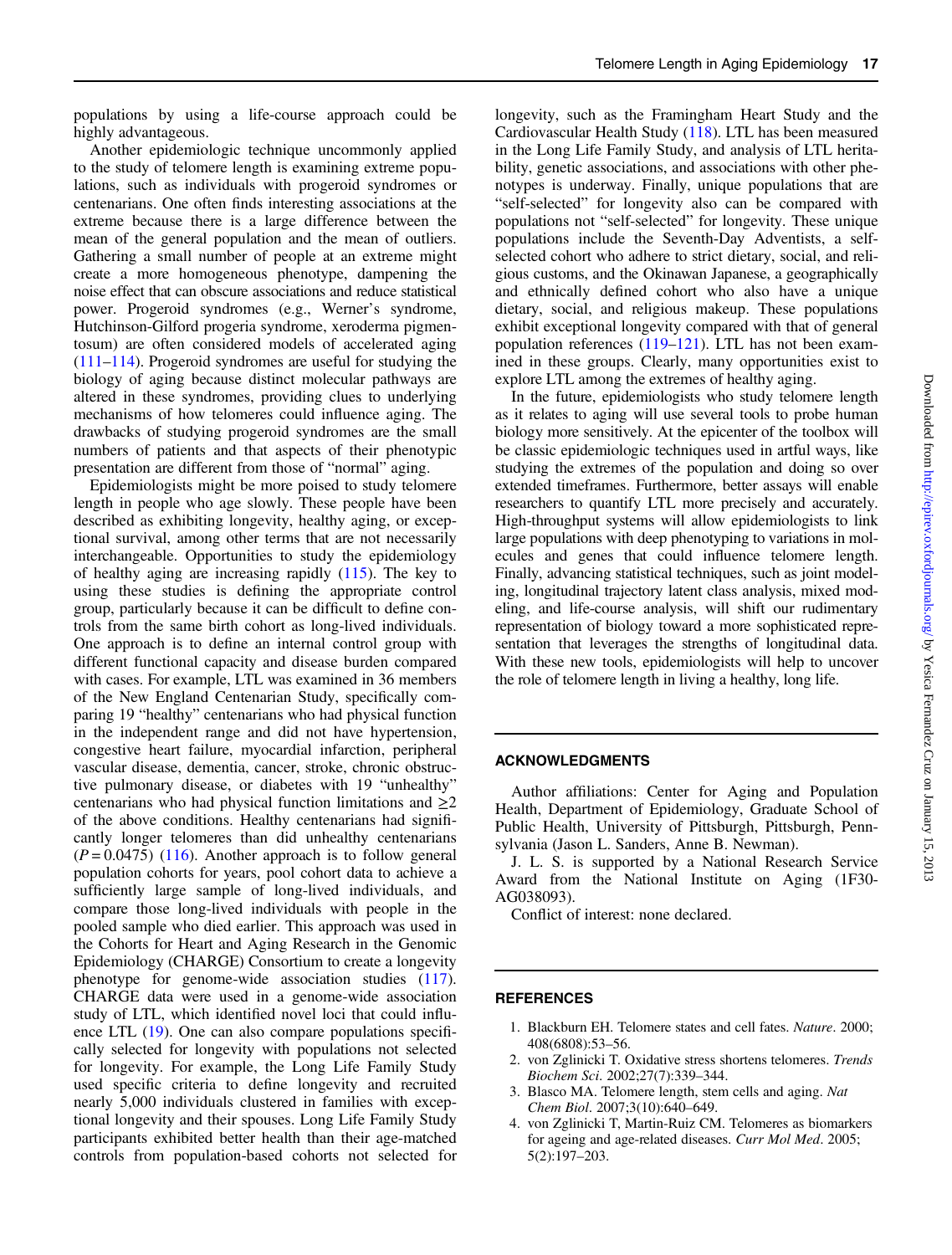- <span id="page-17-0"></span>5. Mather KA, Jorm AF, Parslow RA, et al. Is telomere length a biomarker of aging? A review. J Gerontol A Biol Sci Med Sci. 2011;66(2):202-213.
- 6. Baker GT III, Sprott RL. Biomarkers of aging. Exp Gerontol. 1988;23(4-5):223–239.
- 7. Butler RN, Sprott R, Warner H, et al. Biomarkers of aging: from primitive organisms to humans. J Gerontol A Biol Sci Med Sci. 2004;59(6):B560–B567.
- 8. Sprott RL. Biomarkers of aging and disease: introduction and definitions. Exp Gerontol. 2010;45(1):2–4.
- 9. Shampay J, Szostak JW, Blackburn EH. DNA sequences of telomeres maintained in yeast. Nature. 1984;310(5973): 154–157.
- 10. Blasco MA. Mice with bad ends: mouse models for the study of telomeres and telomerase in cancer and aging. EMBO J. 2005;24(6):1095–1103.
- 11. Blasco MA, Funk W, Villeponteau B, et al. Functional characterization and developmental regulation of mouse telomerase RNA. Science. 1995;269(5228):1267–1270.
- 12. Samper E, Flores JM, Blasco MA. Restoration of telomerase activity rescues chromosomal instability and premature aging in Terc<sup>−/−</sup> mice with short telomeres. EMBO Rep. 2001;2(9):800–807.
- 13. Jaskelioff M, Muller FL, Paik JH, et al. Telomerase reactivation reverses tissue degeneration in aged telomerase-deficient mice. Nature. 2011;469(7328):102–106.
- 14. Andrew T, Aviv A, Falchi M, et al. Mapping genetic loci that determine leukocyte telomere length in a large sample of unselected female sibling pairs. Am J Hum Genet. 2006;78(3):480–486.
- 15. Vasa-Nicotera M, Brouilette S, Mangino M, et al. Mapping of a major locus that determines telomere length in humans. Am J Hum Genet. 2005;76(1):147–151.
- 16. Mangino M, Brouilette S, Braund P, et al. A regulatory SNP of the BICD1 gene contributes to telomere length variation in humans. Hum Mol Genet. 2008;17(16):2518–2523.
- 17. Mangino M, Richards JB, Soranzo N, et al. A genome-wide association study identifies a novel locus on chromosome 18q12.2 influencing white cell telomere length. J Med Genet. 2009;46(7):451–454.
- 18. Codd V, Mangino M, van der Harst P, et al. Common variants near TERC are associated with mean telomere length. Nat Genet. 2010;42(3):197–199.
- 19. Levy D, Neuhausen SL, Hunt SC, et al. Genome-wide association identifies OBFC1 as a locus involved in human leukocyte telomere biology. Proc Natl Acad Sci U S A. 2010;107(20):9293–9298.
- 20. Slagboom PE, Droog S, Boomsma DI. Genetic determination of telomere size in humans: a twin study of three age groups. Am J Hum Genet. 1994;55(5):876–882.
- 21. Hunt SC, Chen W, Gardner JP, et al. Leukocyte telomeres are longer in African Americans than in whites: the National Heart, Lung, and Blood Institute Family Heart Study and the Bogalusa Heart Study. Aging Cell. 2008; 7(4):451–458.
- 22. Jeanclos E, Schork NJ, Kyvik KO, et al. Telomere length inversely correlates with pulse pressure and is highly familial. Hypertension. 2000;36(2):195–200.
- 23. Njajou OT, Cawthon RM, Damcott CM, et al. Telomere length is paternally inherited and is associated with parental lifespan. Proc Natl Acad Sci U S A. 2007;104(29): 12135–12139.
- 24. Unryn BM, Cook LS, Riabowol KT. Paternal age is positively linked to telomere length of children. Aging Cell. 2005;4(2):97–101.
- 25. De Meyer T, Rietzschel ER, De Buyzere ML, et al. Paternal age at birth is an important determinant of offspring telomere length. Hum Mol Genet. 2007;16(24):3097–3102.
- 26. Kimura M, Cherkas LF, Kato BS, et al. Offspring's leukocyte telomere length, paternal age, and telomere elongation in sperm. PLoS Genet. 2008;4(2):e37.
- 27. Garcia CK, Wright WE, Shay JW. Human diseases of telomerase dysfunction: insights into tissue aging. Nucleic Acids Res. 2007;35(22):7406–7416.
- 28. Muftuoglu M, Oshima J, von Kobbe C, et al. The clinical characteristics of Werner syndrome: molecular and biochemical diagnosis. Hum Genet. 2008;124(4):369–377.
- 29. Proctor CJ, Kirkwood TB. Modelling telomere shortening and the role of oxidative stress. Mech Ageing Dev. 2002; 123(4):351–363.
- 30. Sidorov I, Kimura M, Yashin A, et al. Leukocyte telomere dynamics and human hematopoietic stem cell kinetics during somatic growth. Exp Hematol. 2009;37(4):514–524.
- 31. Rodier F, Campisi J. Four faces of cellular senescence. J Cell Biol. 2011;192(4):547–556.
- 32. von Zglinicki T, Pilger R, Sitte N. Accumulation of singlestrand breaks is the major cause of telomere shortening in human fibroblasts. Free Radic Biol Med. 2000;28(1):64–74.
- 33. Petersen S, Saretzki G, von Zglinicki T. Preferential accumulation of single-stranded regions in telomeres of human fibroblasts. Exp Cell Res. 1998;239(1):152–160.
- 34. Sitte N, Saretzki G, von Zglinicki T. Accelerated telomere shortening in fibroblasts after extended periods of confluency. Free Radic Biol Med. 1998;24(6):885–893.
- 35. von Zglinicki T. Role of oxidative stress in telomere length regulation and replicative senescence. Ann N Y Acad Sci. 2000;908(1):99–110.
- 36. von Zglinicki T, Saretzki G, Docke W, et al. Mild hyperoxia shortens telomeres and inhibits proliferation of fibroblasts: a model for senescence? Exp Cell Res. 1995;220(1):186–193.
- 37. Saretzki G, Sitte N, Merkel U, et al. Telomere shortening triggers a p53-dependent cell cycle arrest via accumulation of G-rich single stranded DNA fragments. Oncogene. 1999;18(37):5148–5158.
- 38. Kimura M, Gazitt Y, Cao X, et al. Synchrony of telomere length among hematopoietic cells. Exp Hematol. 2010; 38(10):854–859.
- 39. Aubert G, Lansdorp PM. Telomeres and aging. Physiol Rev. 2008;88(2):557–579.
- 40. Vaziri H, Dragowska W, Allsopp RC, et al. Evidence for a mitotic clock in human hematopoietic stem cells: loss of telomeric DNA with age. Proc Natl Acad Sci U S A. 1994; 91(21):9857–9860.
- 41. Engelhardt M, Kumar R, Albanell J, et al. Telomerase regulation, cell cycle, and telomere stability in primitive hematopoietic cells. Blood. 1997;90(1):182–193.
- 42. Kimura M, Stone RC, Hunt SC, et al. Measurement of telomere length by the Southern blot analysis of terminal restriction fragment lengths. Nat Protoc. 2010;5(9):1596–1607.
- 43. Cawthon RM. Telomere measurement by quantitative PCR. Nucleic Acids Res. 2002;30(10):e47.
- 44. Cawthon RM. Telomere length measurement by a novel monochrome multiplex quantitative PCR method. Nucleic Acids Res. 2009;37(3):e21.
- 45. O'Callaghan NJ, Fenech M. A quantitative PCR method for measuring absolute telomere length. Biol Proced Online. 2011;13:3.
- 46. Baerlocher GM, Vulto I, de Jong G, et al. Flow cytometry and FISH to measure the average length of telomeres (Flow FISH). Nat Protoc. 2006;1(5):2365–2376.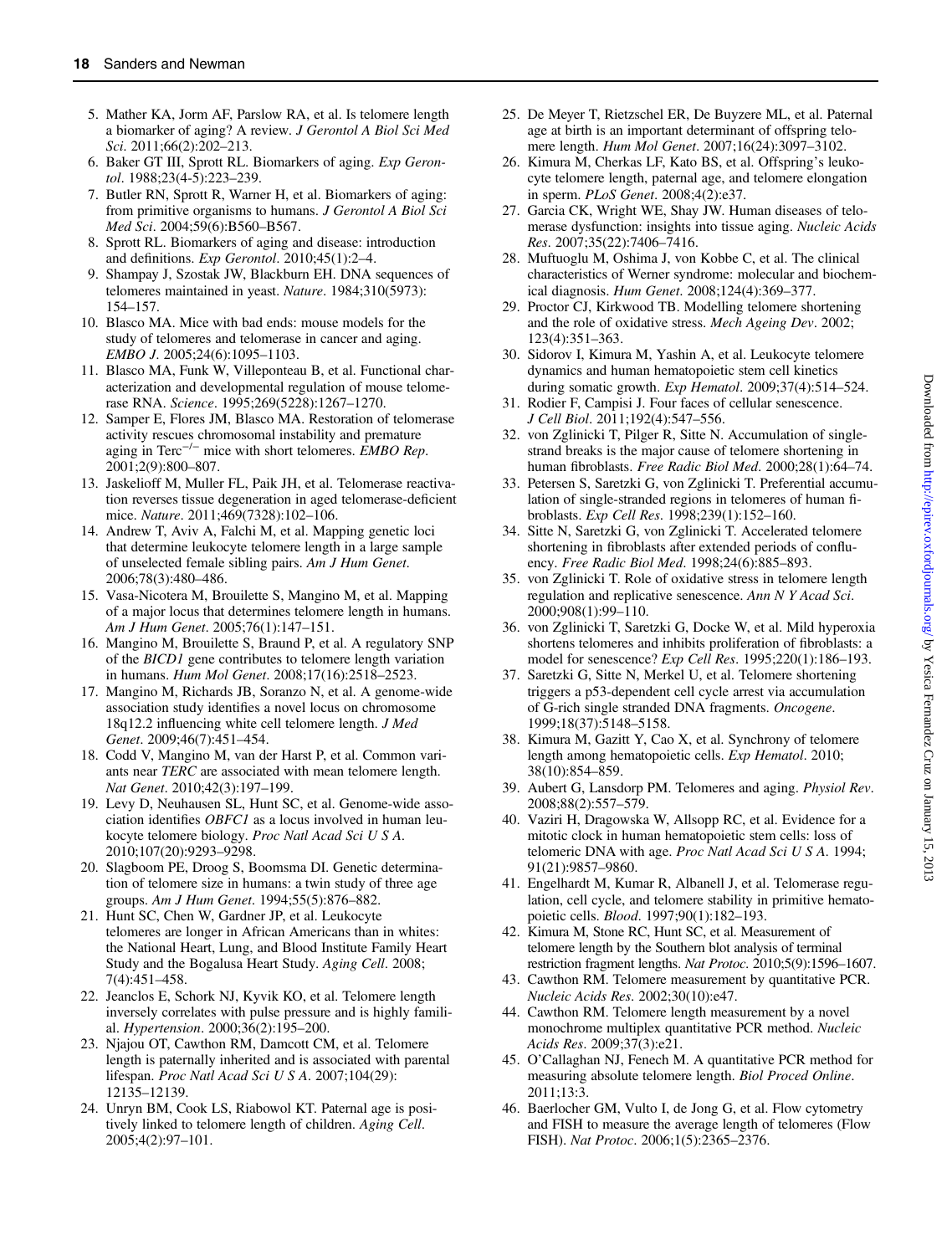- <span id="page-18-0"></span>47. Canela A, Vera E, Klatt P, et al. High-throughput telomere length quantification by FISH and its application to human population studies. Proc Natl Acad Sci U S A. 2007; 104(13):5300–5305.
- 48. Baird DM, Rowson J, Wynford-Thomas D, et al. Extensive allelic variation and ultrashort telomeres in senescent human cells. Nat Genet. 2003;33(2):203–207.
- 49. Aviv A, Valdes AM, Spector TD. Human telomere biology: pitfalls of moving from the laboratory to epidemiology. Int J Epidemiol. 2006;35(6):1424–1429.
- 50. Bendix L, Horn PB, Jensen UB, et al. The load of short telomeres, estimated by a new method, Universal STELA, correlates with number of senescent cells. Aging Cell. 2010; 9(3):383–397.
- 51. Batty GD, Wang Y, Brouilette SW, et al. Socioeconomic status and telomere length: the West of Scotland Coronary Prevention Study. J Epidemiol Community Health. 2009; 63(10):839–841.
- 52. Bekaert S, De Meyer T, Rietzschel ER, et al. Telomere length and cardiovascular risk factors in a middle-aged population free of overt cardiovascular disease. Aging Cell. 2007;6(5):639–647.
- 53. Benetos A, Okuda K, Lajemi M, et al. Telomere length as an indicator of biological aging: the gender effect and relation with pulse pressure and pulse wave velocity. Hypertension. 2001;37(2 part 2):381-385.
- 54. Benetos A, Gardner JP, Zureik M, et al. Short telomeres are associated with increased carotid atherosclerosis in hypertensive subjects. Hypertension. 2004;43(2):182–185.
- 55. Brouilette S, Singh RK, Thompson JR, et al. White cell telomere length and risk of premature myocardial infarction. Arterioscler Thromb Vasc Biol. 2003;23(5):842–846.
- 56. Cherkas LF, Hunkin JL, Kato BS, et al. The association between physical activity in leisure time and leukocyte telomere length. Arch Intern Med. 2008;168(2):154–158.
- 57. Demissie S, Levy D, Benjamin EJ, et al. Insulin resistance, oxidative stress, hypertension, and leukocyte telomere length in men from the Framingham Heart Study. Aging Cell. 2006;5(4):325–330.
- 58. Fitzpatrick AL, Kronmal RA, Gardner JP, et al. Leukocyte telomere length and cardiovascular disease in the Cardiovascular Health Study. Am J Epidemiol. 2007; 165(1):14–21.
- 59. Nordfjäll K, Eliasson M, Stegmayr B, et al. Telomere length is associated with obesity parameters but with a gender difference. Obesity (Silver Spring). 2008;16(12):2682–2689.
- 60. Diez Roux AV, Ranjit N, Jenny NS, et al. Race/ethnicity and telomere length in the Multi-Ethnic Study of Atherosclerosis. Aging Cell. 2009;8(3):251–257.
- 61. Sanders JL, Cauley JA, Boudreau RM, et al. Leukocyte telomere length is not associated with BMD, osteoporosis, or fracture in older adults: results from the Health, Aging and Body Composition Study. J Bone Miner Res. 2009;24(9): 1531–1536.
- 62. Tang NL, Woo J, Suen EW, et al. The effect of telomere length, a marker of biological aging, on bone mineral density in elderly population. Osteoporos Int. 2010;21(1):89–97.
- 63. Chen W, Gardner JP, Kimura M, et al. Leukocyte telomere length is associated with HDL cholesterol levels: the Bogalusa Heart Study. Atherosclerosis. 2009;205(2): 620–625.
- 64. O'Donnell CJ, Demissie S, Kimura M, et al. Leukocyte telomere length and carotid artery intimal medial thickness: the Framingham Heart Study. Arterioscler Thromb Vasc Biol. 2008;28(6):1165–1171.
- 65. Valdes AM, Andrew T, Gardner JP, et al. Obesity, cigarette smoking, and telomere length in women. *Lancet*. 2005; 366(9486):662–664.
- 66. Harris SE, Deary IJ, MacIntyre A, et al. The association between telomere length, physical health, cognitive ageing, and mortality in non-demented older people. Neurosci Lett. 2006;406(3):260–264.
- 67. Adams J, Martin-Ruiz C, Pearce MS, et al. No association between socio-economic status and white blood cell telomere length. Aging Cell. 2007;6(1):125–128.
- 68. Woo J, Suen EW, Leung JC, et al. Older men with higher self-rated socioeconomic status have shorter telomeres. Age Ageing. 2009;38(5):553–558.
- 69. Steptoe A, Hamer M, Butcher L, et al. Educational attainment but not measures of current socioeconomic circumstances are associated with leukocyte telomere length in healthy older men and women. Brain Behav Immun. 2011;25(7):1292–1298.
- 70. Yang Z, Huang X, Jiang H, et al. Short telomeres and prognosis of hypertension in a Chinese population. Hypertension. 2009;53(4):639–645.
- 71. De Meyer T, Rietzschel ER, De Buyzere ML, et al. Systemic telomere length and preclinical atherosclerosis: the Asklepios Study. Eur Heart J. 2009;30(24):3074–3081.
- 72. Mainous AG, III, Codd V, Diaz VA, et al. Leukocyte telomere length and coronary artery calcification. Atherosclerosis. 2010;210(1):262-267.
- 73. Aviv A, Chen W, Gardner JP, et al. Leukocyte telomere dynamics: longitudinal findings among young adults in the Bogalusa Heart Study. Am J Epidemiol. 2009;169(3): 323–329.
- 74. Samani N, Boultby R, Butler R, et al. Telomere shortening in atherosclerosis. Lancet. 2001;358(9280):472–473.
- 75. Minamino T. Endothelial cell senescence in human atherosclerosis: role of telomere in endothelial dysfunction. Circulation. 2002;105(13):1541–1544.
- 76. Matthews C, Gorenne I, Scott S, et al. Vascular smooth muscle cells undergo telomere-based senescence in human atherosclerosis: effects of telomerase and oxidative stress. Circ Res. 2006;99(2):156–164.
- 77. Brouilette SW, Moore JS, McMahon AD, et al. Telomere length, risk of coronary heart disease, and statin treatment in the West of Scotland Primary Prevention Study: a nested case-control study. Lancet. 2007;369(9556): 107–114.
- 78. Aviv A. Leukocyte telomere length, hypertension, and atherosclerosis: are there potential mechanistic explanations? Hypertension. 2009;53(4):590–591.
- 79. Richards JB, Valdes AM, Gardner JP, et al. Homocysteine levels and leukocyte telomere length. Atherosclerosis. 2008;200(2):271–277.
- 80. Richards JB, Valdes AM, Gardner JP, et al. Higher serum vitamin D concentrations are associated with longer leukocyte telomere length in women. Am J Clin Nutr. 2007; 86(5):1420–1425.
- 81. Mather KA, Jorm AF, Milburn PJ, et al. No associations between telomere length and age-sensitive indicators of physical function in mid and later life. J Gerontol A Biol Sci Med Sci. 2010;65(8):792–799.
- 82. Valdes AM, Richards JB, Gardner JP, et al. Telomere length in leukocytes correlates with bone mineral density and is shorter in women with osteoporosis. Osteoporos Int. 2007;18(9):1203–1210.
- 83. Sanders JL, Iannaccone A, Boudreau RM, et al. The association of cataract with leukocyte telomere length in older